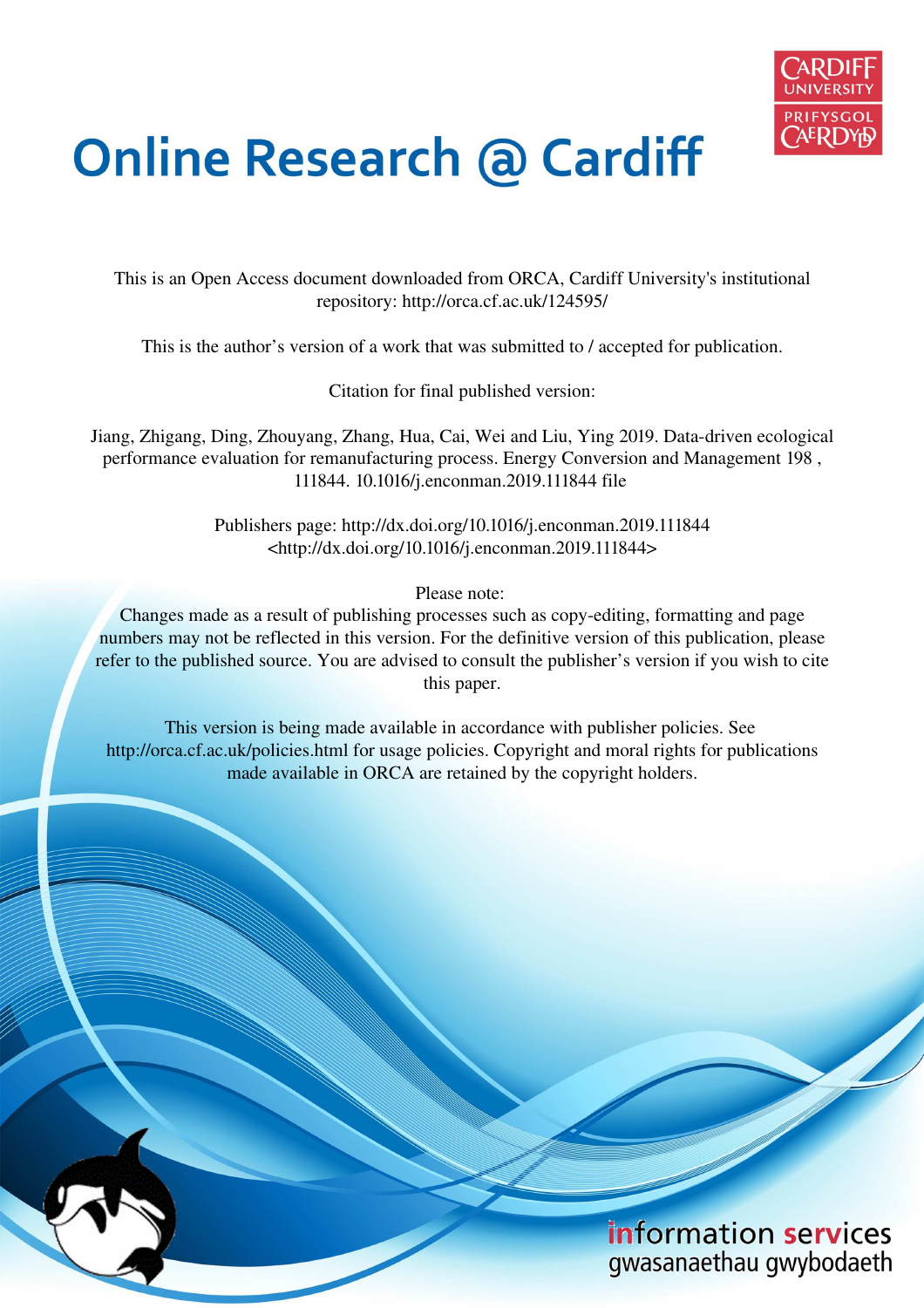# **Data-driven Ecological Performance Evaluation for Remanufacturing Process**

| $\overline{2}$ | Zhigang JIANG <sup>1</sup> ( $\boxtimes$ ), Zhouyang Ding <sup>1</sup> , Hua ZHANG <sup>2</sup> , Wei Cai <sup>3</sup> , Ying Liu <sup>4</sup> |
|----------------|------------------------------------------------------------------------------------------------------------------------------------------------|
| 3              | <sup>1</sup> Hubei Key Laboratory of Mechanical Transmission and Manufacturing Engineering, Wuhan                                              |
| $\overline{4}$ | University of Science & Technology, Wuhan 430081, China                                                                                        |
| 5              | <sup>2</sup> Key Laboratory of Metallurgical Equipment and Control Technology, Wuhan University of Science &                                   |
| 6              | Technology, Wuhan 430081, China                                                                                                                |
| $\overline{7}$ | <sup>3</sup> College of Engineering and Technology, Southwest University, Chongqing 400715, China                                              |
| 8              | <sup>4</sup> Institute of mechanical and manufacturing engineering, School of Engineering, Cardiff University,                                 |
| 9              | Cardiff CF24 3AA, United Kingdom                                                                                                               |
| 10             | Abstract: Remanufacturing has received extensive attention due to its advantages in material and                                               |
| 11             | energy saving, emission reduction and is often considered a viable approach for the realization of a                                           |
| 12             | circular economy. Remanufacturing ecological performance reflects the ability of an enterprise to                                              |
| 13             | balance economic and environmental benefits. Therefore, evaluating the remanufacturing ecological                                              |
| 14             | performance is of great significance for leveraging the benefits of remanufacturing and promoting the                                          |
| 15             | concept of sustainability and the implementation of a circular economy in the industry. To this end, a                                         |
| 16             | set of data-driven techniques, i.e., data envelopment analysis, R clustering and grey relational analysis,                                     |
| 17             | are deployed to analyze and evaluate the ecological performance of a remanufacturing process. The                                              |
| 18             | effectiveness and feasibility of the proposed method are illustrated via a case study of remanufacturing                                       |
| 19             | for hydraulic cylinder and boom cylinder. Furthermore, a number of critical factors, e.g., energy-saving                                       |
| 20             | rate, remanufacturing process cost and rate of remanufacturing, for end-of-life products have been                                             |
| 21             | identified as the key drivers impacting the remanufacturing ecological performance. So as to improve                                           |
| 22             | remanufacturing ecological performance, optimizing production technology, implementing lean                                                    |
| 23             | remanufacturing and raising public acceptability over remanufacturing products are effective measures.                                         |
| 24             | The research results of the present work can provide support for remanufacturing enterprises to guide                                          |
| 25             | and improve their ecological performance and formulate better development strategies.                                                          |
|                |                                                                                                                                                |

<span id="page-1-0"></span>**Keywords**: remanufacturing; ecological performance; data-driven; data envelopment analysis

 $\overline{a}$ 

E-mail[: jzg100@163.com](mailto:jzg100@163.com)

Tel: +86 15697181056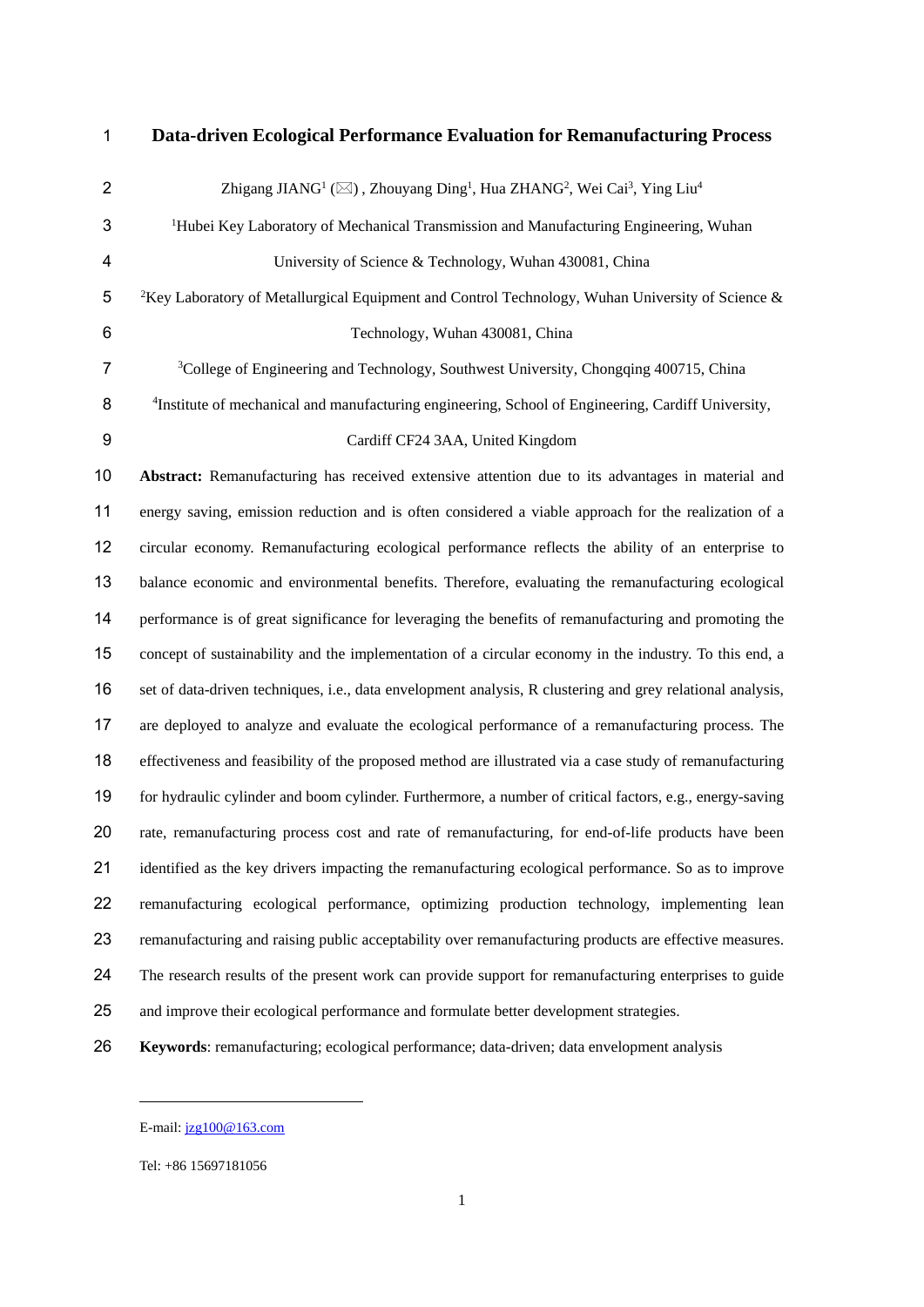|              | <b>Nomenclature</b>                                         | $R_{ab}$                         | the average correlation coefficient of<br>subclasses $a$ and $b$     |
|--------------|-------------------------------------------------------------|----------------------------------|----------------------------------------------------------------------|
| <b>CUR</b>   | comprehensive utilization rate                              | $r_{0i}$                         | the grey relation degree between the<br>sequences $k_0$ and $k_i$    |
| <b>DEA</b>   | data envelopment analysis                                   | $S/S^+$                          | the slack variables                                                  |
| <b>DMU</b>   | decision-making unit                                        | $u^T$                            | output weight coefficient                                            |
| <b>GRA</b>   | grey relation analysis                                      | $v^T$                            | input weight coefficient                                             |
| <b>REP</b>   | remanufacturing ecological performance                      | $X_i$                            | the input of $DMU_i$                                                 |
| $C_i$        | the <i>i</i> th independent subclass                        | $X^{*}$                          | the input projection value of $DMU_0$                                |
| $h_i$        | the relative efficiency value of $\text{DMU}_i$             | $Y_i$                            | the output of $DMU_i$                                                |
| $K_0$        | the system feature sequence                                 | $Y^*$                            | the output projection value of DMU <sub>0</sub>                      |
| $K_i$        | the <i>i</i> th system behavior sequences                   | $\theta$                         | the relative efficiency value of<br>$DMU_0$                          |
| $k_0$        | transformed system feature sequence                         | $\lambda_i$                      | the weight of $DMU_i$                                                |
| $k_i$        | the transformed sequences of <i>i</i> th system<br>behavior | ξ                                | resolution coefficient                                               |
| $P_{\rm ii}$ | Pearson correlation coefficient                             | $\delta_{\scriptscriptstyle 0i}$ | the relation coefficient between<br>the<br>sequences $k_0$ and $k_i$ |

1

## 2 **1 Introduction**

In the past few decades, with the rapid development of the economy and the acceleration of product technology upgrades, social resources are increasingly exhausted [1]. At the same time, various waste products are also flooding our natural environment [2]. This has caused more serious problems of energy consumption [3], resource shortages and environmental pollution [4]. Remanufacturing is considered one of the best ways to handle these waste products [5]. As an outstanding selection to extend the life cycle of End-of-life (EOL) products, remanufacturing has received widespread attention [6]. In China, remanufacturing has been confirmed as an important strategy. And it has played an important role in the scrap disposal of engines, automobiles, construction machinery and other fields 11 [7].

 It is generally believed remanufacturing has great economic and environmental benefits. The remanufacturing of EOL products can not only reduce the procurement cost of raw materials, but also minimize the discharge of waste and realizes the recycling of resources [8]. In terms of improving product quality while reducing economic cost and resource consumption and decreasing the negative impact on the environment [9], these two aspects constitute the remanufacturing ecological performance [10]. Paying attention to the ecological performance of the remanufacturing process, so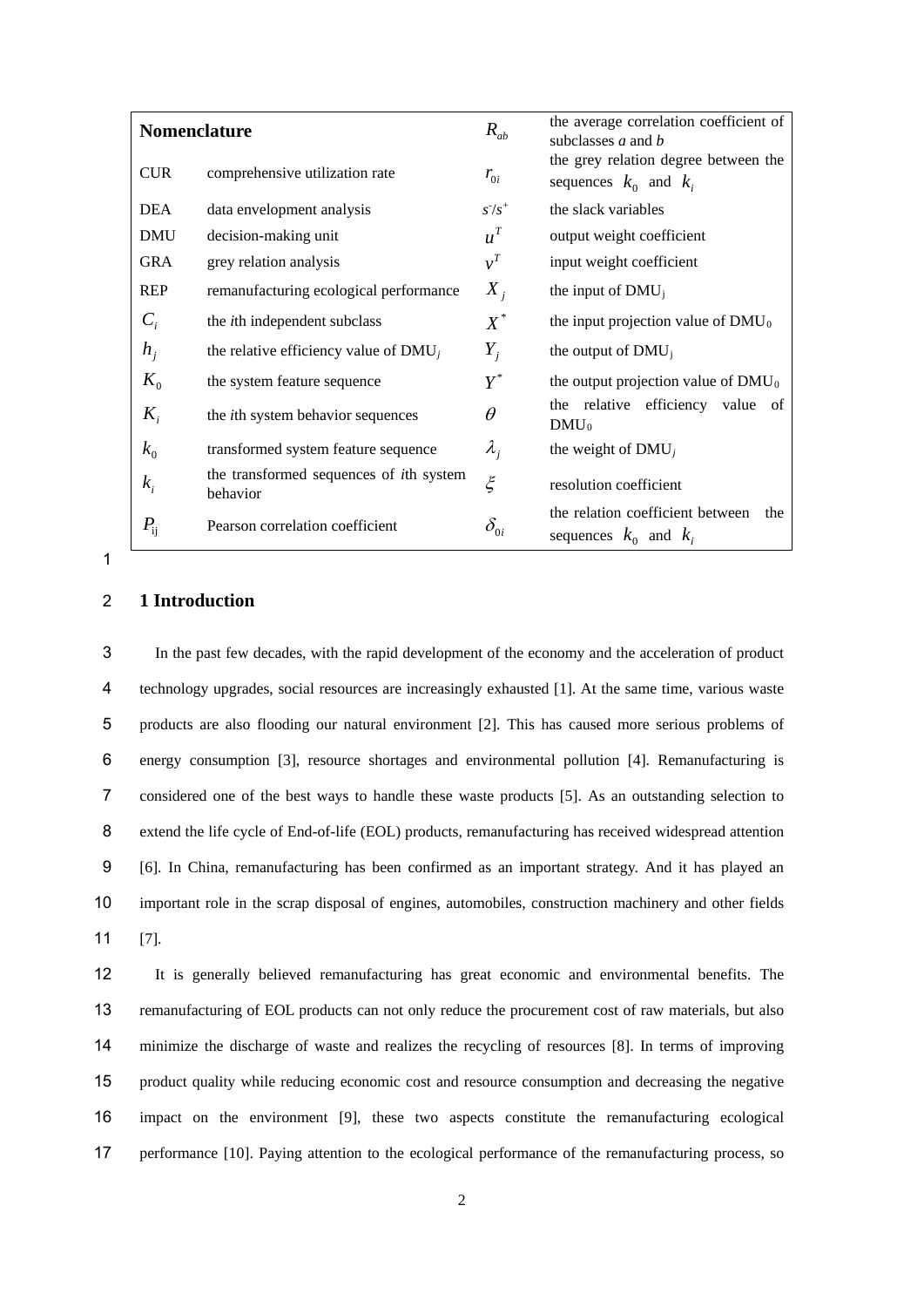that the economic and environmental benefits of remanufacturing can be developed in a balanced 2 manner [11]. It can not only scientifically and accurately reflect the operation of remanufacturing enterprises in ecological management, but also provide decision support for enterprises and properly guide the enterprise's future production behavior and performance. So as to help solve the problems of resource depletion, environmental pollution, etc [12].

Analysis and evaluation of remanufacturing ecological performance are an important means in measuring the sustainability and realizing strategic management of remanufacturing enterprise. Remanufacturing processes with higher ecological performance can achieve more economic benefits while minimizing excessive resource consumption and reducing environmental impact [13]. Through ecological performance analysis and evaluation, it can be judged whether the ecological performance management of the remanufacturing process is reasonable. And the best measures to control cost, use resources effectively, and improve ecological performance can be found. Moreover, it is also an important guarantee to help enterprises realize remanufacturing benefits and promote the sustainable development of the remanufacturing industry [14].

 The focus of this study is to evaluate the remanufacturing ecological performance. To this end, a data-driven evaluation method (integrated R Clustering, DEA, Grey Relation Analysis) is proposed to quantitatively evaluate the ecological performance of remanufacturing process and then identify the key drivers impacting ecological performance. It aims to help enterprises find economic and environmental problems in the production process, and provide a basis for the government to formulate 20 policies to regulate remanufacturing.

 The rest of the paper is organized as follows. Section 2 reports on the literature review related to the 22 research topic, and proposes the main innovations of this paper through comparative analysis. Section 3 introduces the methods deployed in this study. Evaluation system and data sources are presented in Section 4. While Sections 5 and Sections 6 respectively show the application results of the method and make discussion in detail. Finally, conclusion remarks are given in Section 7.

# **2 Literature review**

 Before proceeding further with this study, it is necessary to review literature related to remanufacturing ecological performance Evaluation. This section discusses evaluation on the remanufacturing ecological performance, methods of performance evaluation and application of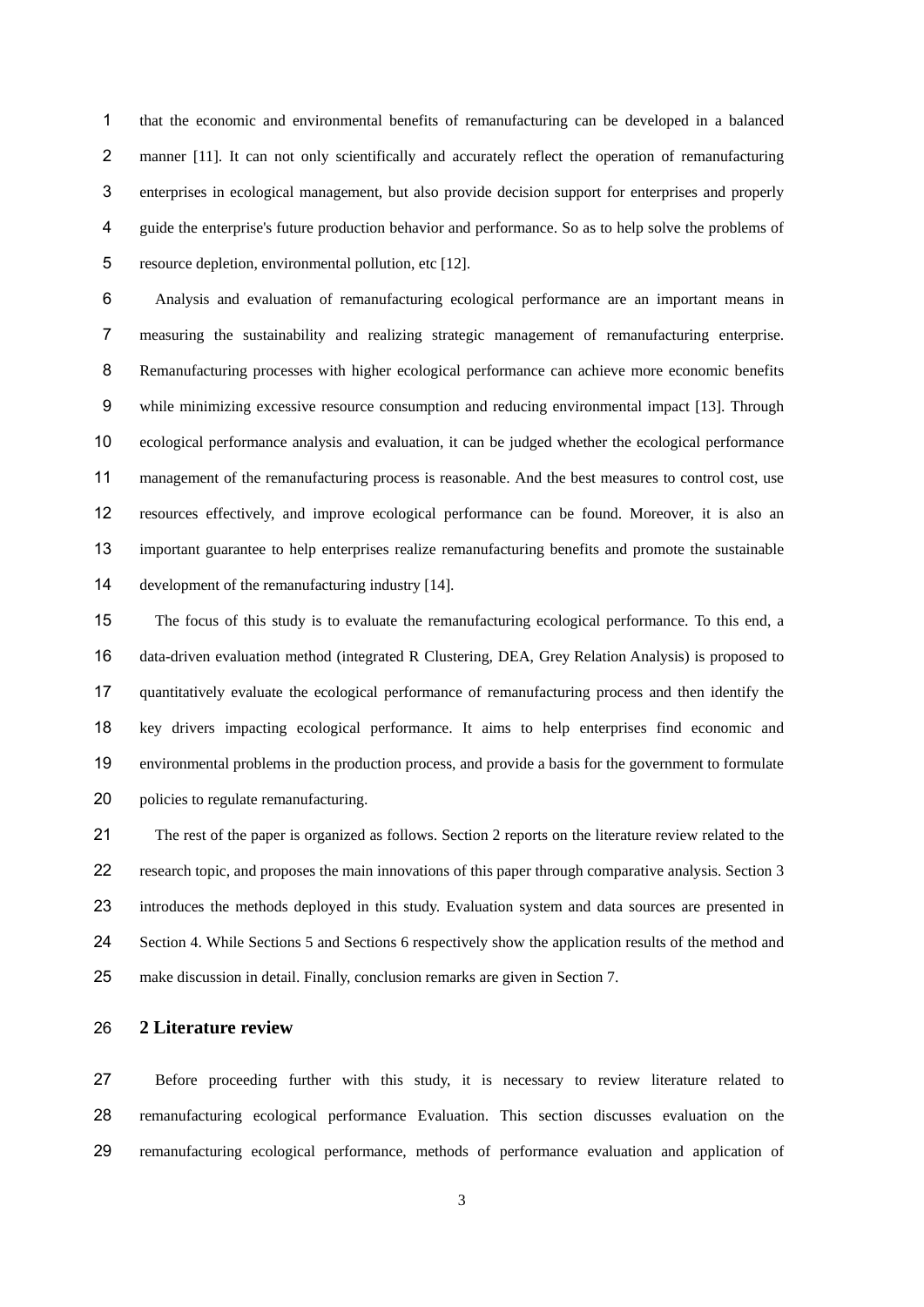data-driven modeling method in remanufacturing.

# **2.1 Evaluation on the remanufacturing ecological performance**

Remanufacturing ecological performance includes both economic and environmental benefits. As far as know, the current literature indicates that there are few studies on the remanufacturing ecological performance evaluation. However, many researchers have studied the economic or environmental benefits of remanufacturing in a single dimension. For instance, Sabharwal and Garg [15] utilized Graph Theory to analyze the parameters affecting the economic feasibility of remanufacturing, and obtained the maximum and minimum values of cost effectiveness index. Sang et al. [16] analyzed the influencing factors of remanufacturing cost, and established a state-based remanufacturing cost prediction model using Grey Theory. In terms of environmental benefits, Sundin and Lee [17] compared the environmental performance of remanufacturing with simple material recovery and new product manufacturing through extensive literature analysis and research. Mao et al. [18] established the product life cycle based evaluation matrix for semi-quantitative analysis to obtain environmental evaluation indexes of engine remanufacturing. By analyzing the energy, materials and carbon dioxide emissions during the remanufacturing process, Xu [19] developed an assessment model of resource and environmental benefit for the remanufacturing of decommissioned construction machinery. Liu et al. [20] used Life Cycle Assessment (LCA) to analyze the environmental impact of laser cladding remanufactured cast iron cylinder head block and compared them to the manufacture of new. Furthermore, many scholars have applied different models to explore the impact of remanufacturing on environmental benefits such as resources and energy [21].

 Moreover, also some experts calculate or evaluate the remanufacturing benefits from the two 22 comprehensive dimensions of economic and environment [22]. Quariguasi and Bloemhof analyzed the eco-efficiency in remanufacturing from the perspectives of environmental impact, energy conservation, and customer purchase intentions for remanufacturing products [23]. Golinska and Kuebler [24] evaluated the sustainability of remanufacturing enterprises from the dimensions of economic, ecological and social. Liao et al. [25] and Shi [26] proposed a quantitative model to comprehensively 27 assess the environmental benefits and cost of remanufacturing under quality uncertainty. Van et al. [27] developed a decision support tool to quickly evaluate the attractiveness of remanufacturing on economic and environmental. Diaz et al. [28] exploited the Monte Carlo method to evaluate the performance of the remanufacturing supply chain in order to help decision-makers determine the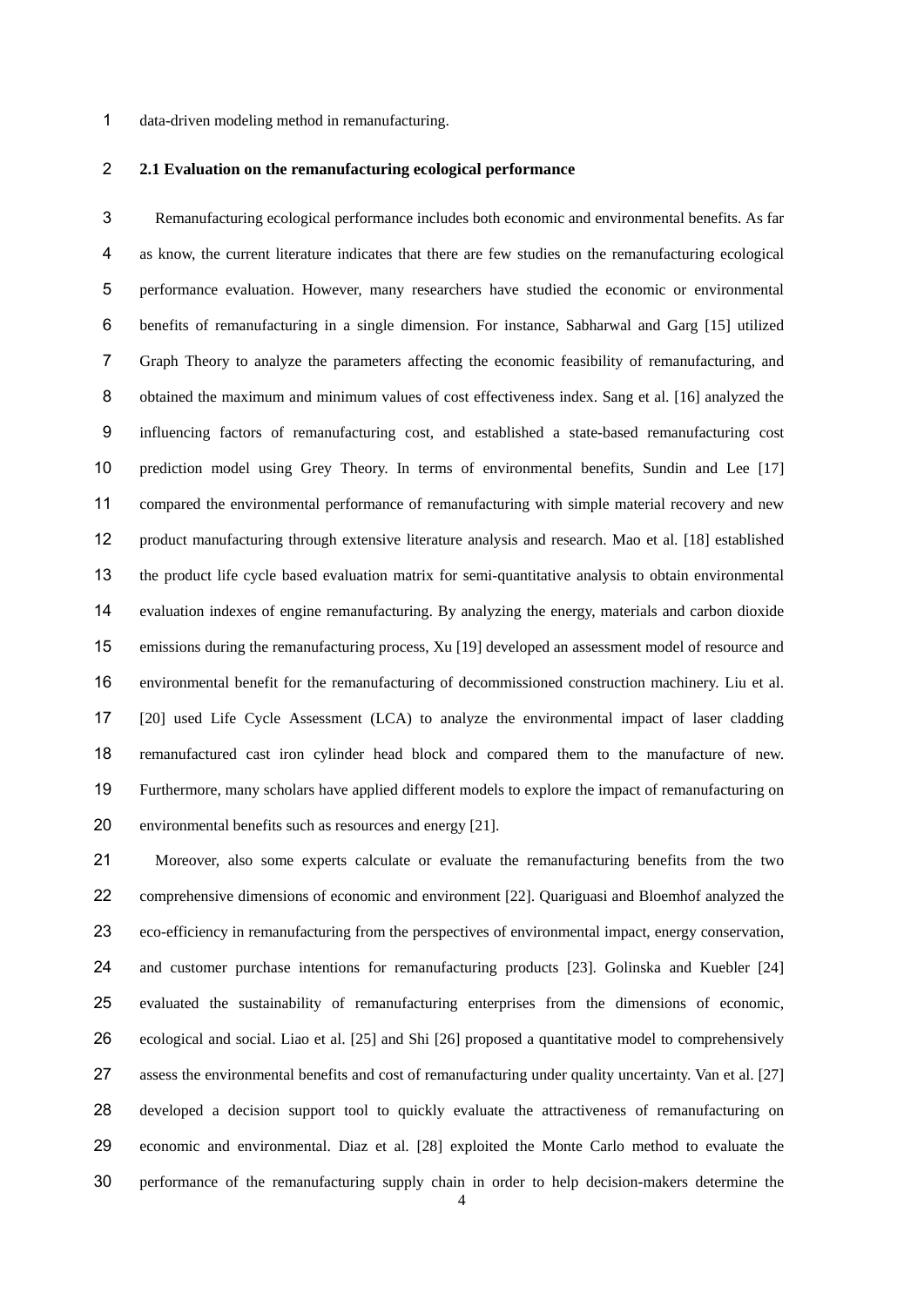potential of remanufacturing activities. Graham et al. presented a KPI system for evaluating remanufacturing performance [29]. Deng et al. [30] and Liu [31] provided unique insights into enhancing remanufacturing benefits from the perspective of identifying key factors in remanufacturing eco-efficiency.

Most of these studies utilized qualitative methods or engineering models based on certain empirical values to evaluate economic or environmental benefits of the remanufacturing process. Although few scholars have clearly proposed the concept of "remanufacturing ecological performance", these studies provide valuable references for further research on REP. To the best of our knowledge, there has been no research report on application in remanufacturing ecological performance evaluation. Moreover, few literatures combined key drivers of REP with performance evaluation to explore how to optimize REP. In this study, a quantitative assessment of the ecological performance of the remanufacturing process is performed by establishing a data-driven model. Combined with the evaluation results, the key drivers impacting the remanufacturing ecological performance can be identified, and the measures to improve the remanufacturing ecological performance are explored. This will benefit the sustainable development of the remanufacturing industry from the perspective of optimizing the remanufacturing environment and economic balance.

# **2.2 Methods for ecological performance evaluation**

 Performance evaluation is a tool for managers to accomplish their goals and strategies. Research on performance evaluation has received attention in many areas, such as supply chain management, renewable energy resources efficiency [32] and ecological environment, etc. The commonly used 21 methods of ecological performance analysis mainly include Corrected Ordinary Least Square (COLS), 22 LCA, Data Envelopment Analysis (DEA), and Key Performance Indicator (KPI). Among them, DEA has emerged as a powerful approach to analysis performance. As an effective tool for calculating relative efficiency [33], it has not only been used in evaluation on ecological performance, but also widely in power performance [34], energy and environmental efficiency [35], and supply chain performance [36].

 Sarkis and Cordeiro [37] applied DEA to determine the combined ecological and technical efficiency 28 of the 437 largest fossil fuel power plants in the United States. Cook et al. [38] developed a DEA model based on improved weight limits to assess the ecological performance of the US power industry and achieved good results. Lo Storto [39] adopted the composite index calculated by DEA crossover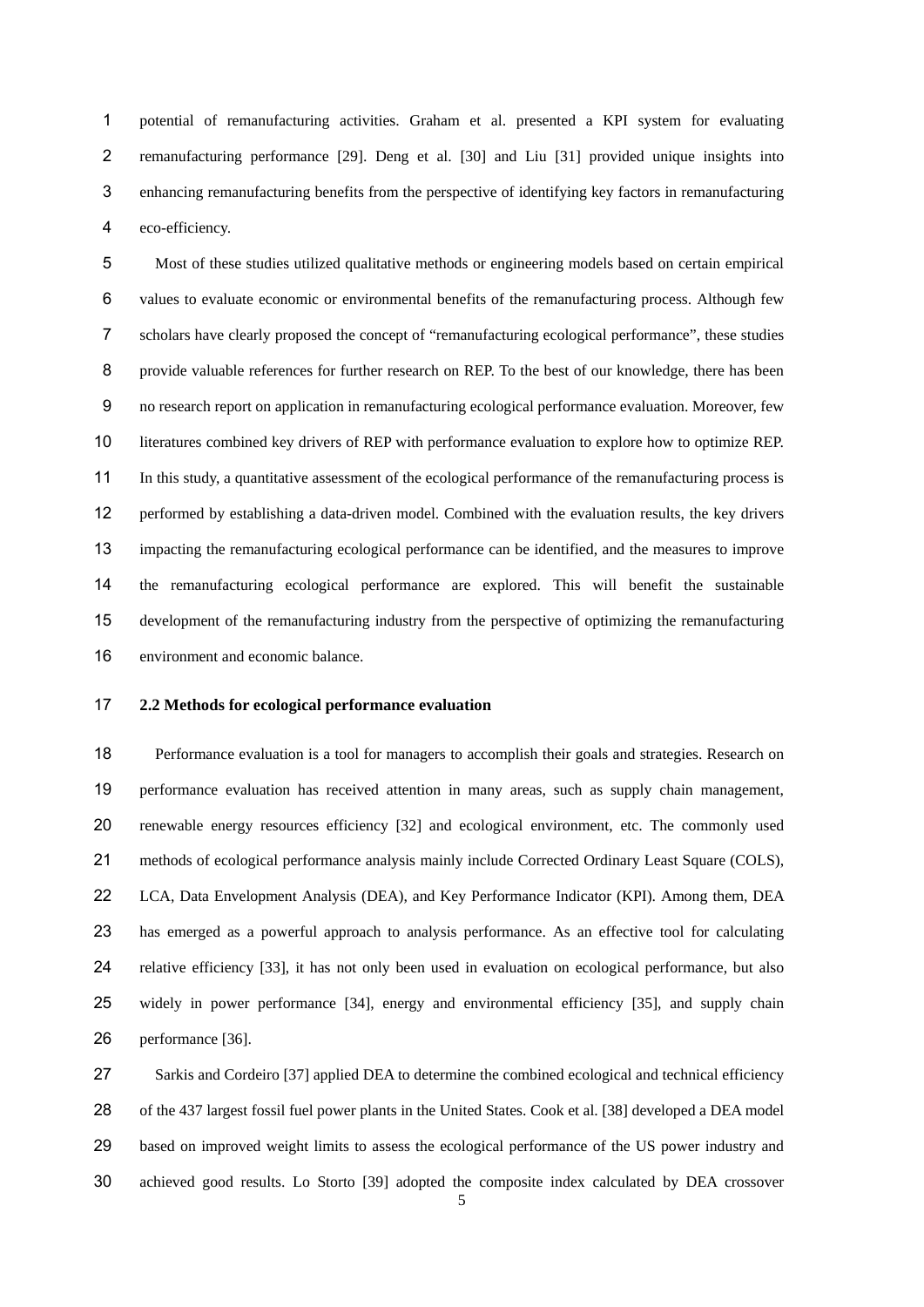efficiency and Shannon entropy index to rank the urban eco-efficiency scores, the results of the case study show that the method has good discriminating ability. Xiaoping et al. [40] used DEA to explain the urban resource and environmental efficiency of 285 cities in China, and combined the evaluation results to study the factors that have the greatest impact on the spatial pattern. In addition, some improved DEA methods have also been employed in performance analysis. Liu et al. [41] proposed an improved DEA model to solve the problem of non-uniqueness of optimal weights in cross-efficiency evaluation of data envelopment analysis. To analyze environmental efficiency, Chang et al. [42] and Yang et al. [43] presented a non-radial DEA model based on slack metric (SBM) and an environmental super-efficient data envelopment analysis (SEDEA) model, respectively.

 The above review indicates that DEA is a viable technique for conducting ecological performance assessments. Their work on model optimization and improvement are of great significance to the better application of DEA for performance evaluation. Nevertheless, most of the research is mainly focused on the specific methods of performance evaluation and its specific application areas, but no reasonable conclusions have been drawn in the selection of DEA model indicators and accurate analysis of performance. To fill this gap, our study proposes an improved DEA model to evaluate remanufacturing ecological performance. The R Clustering technique is used to select indicators for the DEA model, and the absolute performance value is obtained by increasing the expected DMU. The proposed model can solve the problem of insufficient data and many evaluation indicators in the remanufacturing ecological performance evaluation. Through the actual performance obtained, full ordering of all DMUs can be achieved. The presentation of this improved DEA model is one of the major contributions of this paper.

# **2.3 Application of data-driven modeling method in remanufacturing**

 Increasing studies suggest that data mining and data analysis based methods are effective approaches for knowledge discovery in various disciplines [44]. For example, Peral et al. proposed a method for obtaining specific KPIs of business objectives based on data mining techniques [45]. Torregrossa presented a data-driven methodology to support daily energy decision-making [46]. Data-driven modeling ideas are also favored by researchers in the field of remanufacturing. Ehm [47] developed a data-driven modeling method to analyze the combination problem of disassembly planning and machine scheduling in the remanufacturing process, and an industrial case was given to prove the application of the model. A big data-driven product lifecycle management framework was proposed by Zhang [48], to support optimization decisions for product lifecycle management. In order to optimize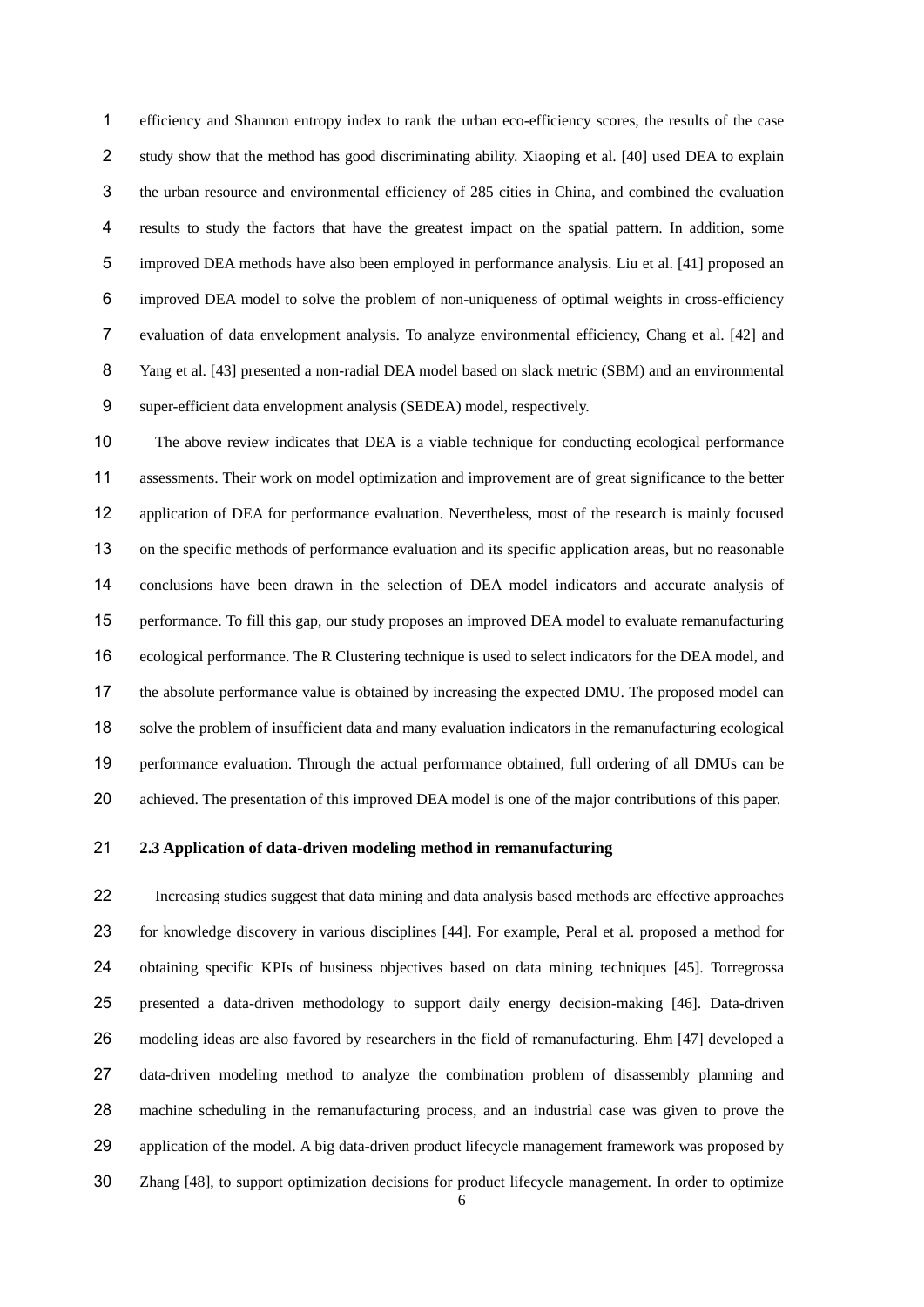the sorting strategy of the remanufacturing system, Mashhadi and Behdad [49] used a data-driven method to evaluate the quality level of the recycled products, and then performed cluster sorting to finally complete the end of life decision. A data-driven remaining useful life assessment method based on support vector machine (SVM) was employed to realize the analysis and decision-making of remanufacturing scheme in [50]. Zhang et al. [51] presented an overall architecture for data-based product lifecycle analysis that helps product lifecycle management and cleaner production decisions. Ovchinnikov et al. [52] proposed a data-driven assessment of the economic and environmental aspects for remanufacturing.

As can be seen from the above research, various data-driven method has achieved positive results in the fields of remanufacturing disassembly planning, product life cycle management remanufacturing scheme decision and so on. However, no scholars have yet established a data-driven model to quantitatively evaluate remanufacturing ecological performance. The data-driven modeling approach is becoming a promising area, and its rapid development and widespread adoption present new opportunities and challenges for performance evaluation. The focus of this paper is to establish a quantitative evaluation model for remanufacturing ecological performance. It is different from previous research, focusing on the objective and reasonable evaluation of remanufacturing ecological performance by allowing the data itself to reflect the information. To this end, a data-driven approach of ecological performance analysis for remanufacturing process is proposed in this study. This model incorporates the techniques of R Clustering, DEA and Grey Relation Analysis. DEA is employed to calculate performance, R Clustering technique is used to determine model input/output indicators and Grey Relation Analysis (GRA) is applied to identify driving factors.

## **3 Proposed method**

 There are three main purposes of the analysis in this paper. First, assess the ecological performance of the remanufacturing process and propose optimization methods; second, horizontally compare the ecological performance of remanufacturing for different products; and third, identify key influencing factors of REP in environment, economy, society, resources and energy, etc.

 By combining R Clustering, DEA, and GRA, a data-driven approach of ecological performance analysis for remanufacturing process is proposed in this study (as shown in Fig. 1). First, R Clustering technique is used to select input and output indexes for DEA model. Then, the ecological performance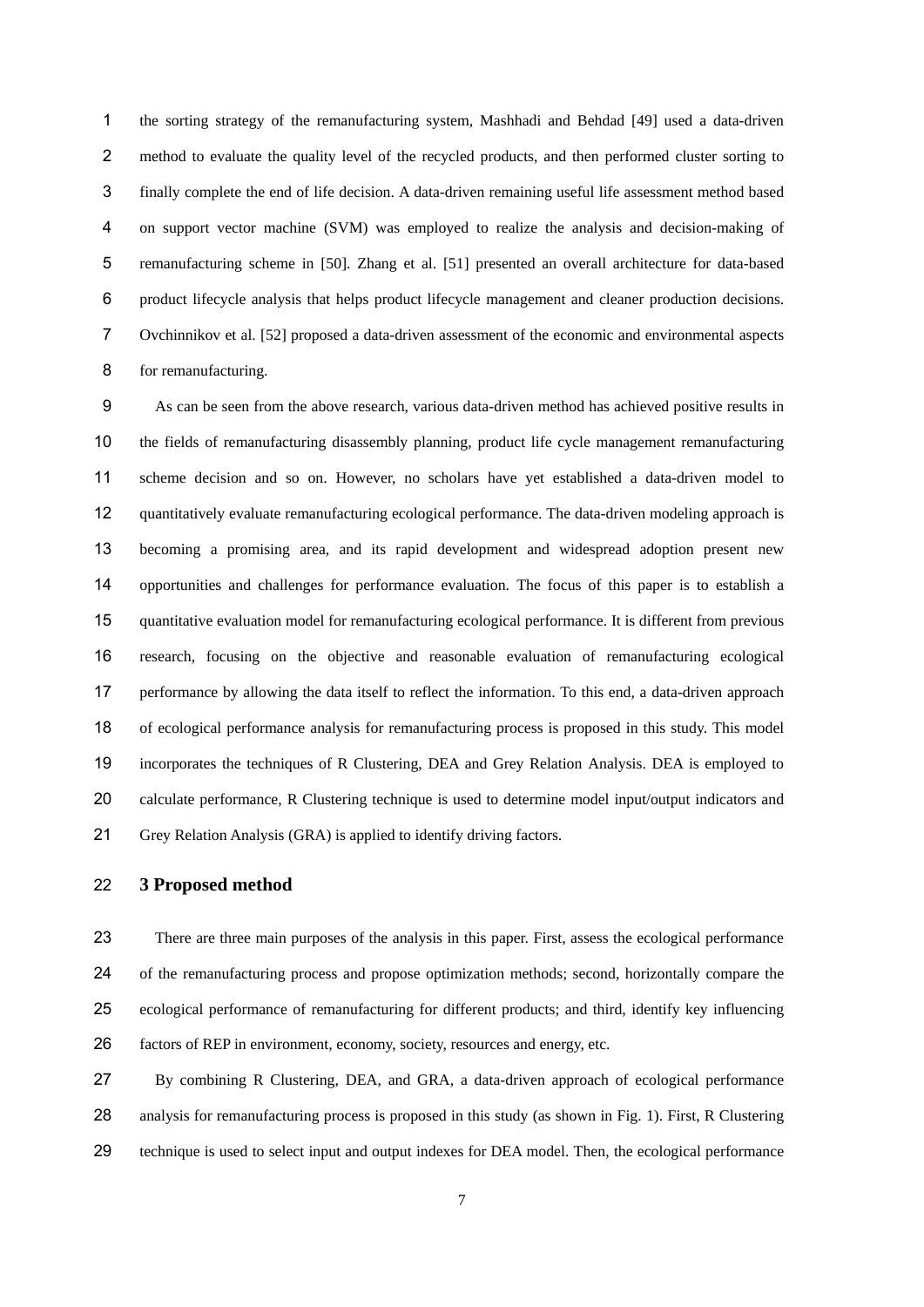value of the remanufacturing process is obtained by the calculation of the DEA method. Finally, the GRA is applied to correlate ecological performance with evaluation indicators to identify key drivers. The above three main steps and related techniques of the proposed method are detailed in Sections 3.1 to 3.3, respectively.





6 Fig. 1 Data-driven model of ecological performance analysis for remanufacturing process

# 7 **3.1 R Clustering Analysis**

There are many aspects in the criterion layer of REP evaluation, and there are a large number of indicators in each aspect of the criterion layer. For small sample sets, substantial independent attributes make it difficult for samples to form clusters in high-dimensional spaces [53]. According to the characteristics of the remanufacturing process, selecting the evaluation indicators. These indicators can correctly describe, reflect, and measure the operational characteristics and posture of remanufacturing ecological performance. It is the premise and basis for scientifically conducting remanufacturing ecological performance evaluation.

 In most of the current performance evaluation, the selection of indicators is often determined qualitatively or through the quantitative analysis of expert scoring. Generally speaking, there are more qualitative analysis and less quantitative analysis in the construction of ecological performance index structure. Quantitative selection method is also more subjective, lack of effectiveness test. This has a subjective impact on the final evaluation results. R Clustering is a multivariate statistical analysis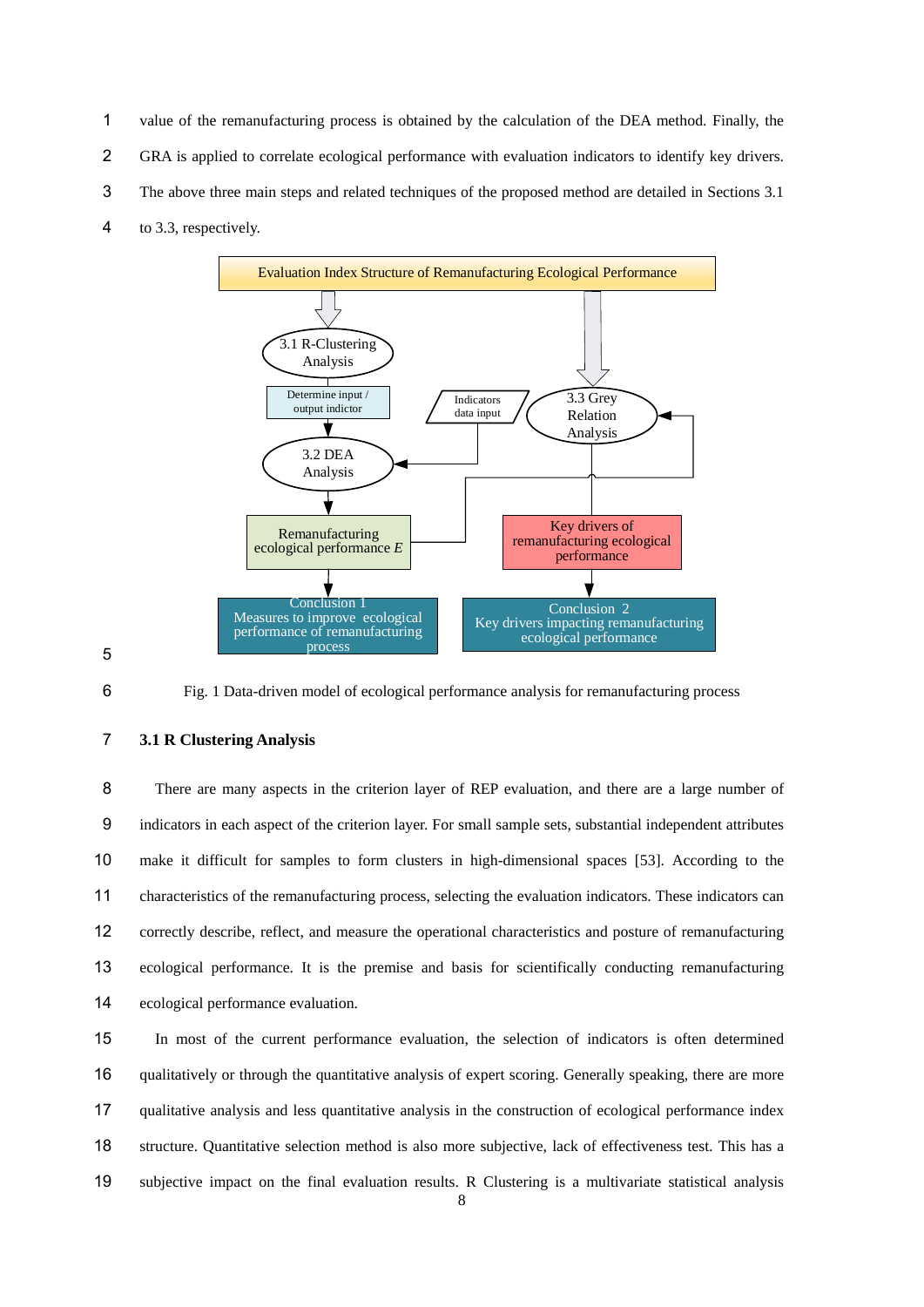technique based on similarity to group targets. Therefore, R Clustering technology is utilized to select 2 the impactful indicators for evaluation model in this study. That is, the purpose of screening indicators can be achieved through the selection of similar indicators. The R clustering technique has proven to be a great advantage in the selection of indicators. It can cluster the indicators into several categories according to the similarity relationship between them and then find the main indicators that affect the remanufacturing ecological performance.

7 R Clustering is a hierarchical algorithm on data mining. It is a way to cluster the variables and 8 classify the characteristics of the sample set in order to reduce the number of variables and achieve the 9 purpose of dimensionality reduction. The indicators selection process based on the R Clustering 10 technique is shown in fig. 2. The correlation coefficient  $R_{a,b}$  of the two classes  $C_a$ ,  $C_b$  is calculated 11 as follows:

12 
$$
R_{a,b} = \frac{1}{|C_a||C_b|} \sum_{s_i \in C_a} \sum_{s_j \in C_b} P_{ij}
$$
 (1)

13 
$$
P_{ij} = \frac{\sum_{i} (x_i - \overline{x})(y_i - \overline{y})}{\sqrt{\sum_{i} (x_i - \overline{x})^2 \sum_{i} (y_i - \overline{y})^2}}
$$
(2)

14



15

# Fig. 2 Flow chart of indicator selection bases on R Clustering <sup>16</sup>

# 17 **3.2 DEA method**

18 DEA is an efficiency evaluation method based on the concept of relative efficiency, which is used to 19 deal with multi-objective decision making. It evaluates the strengths and weaknesses of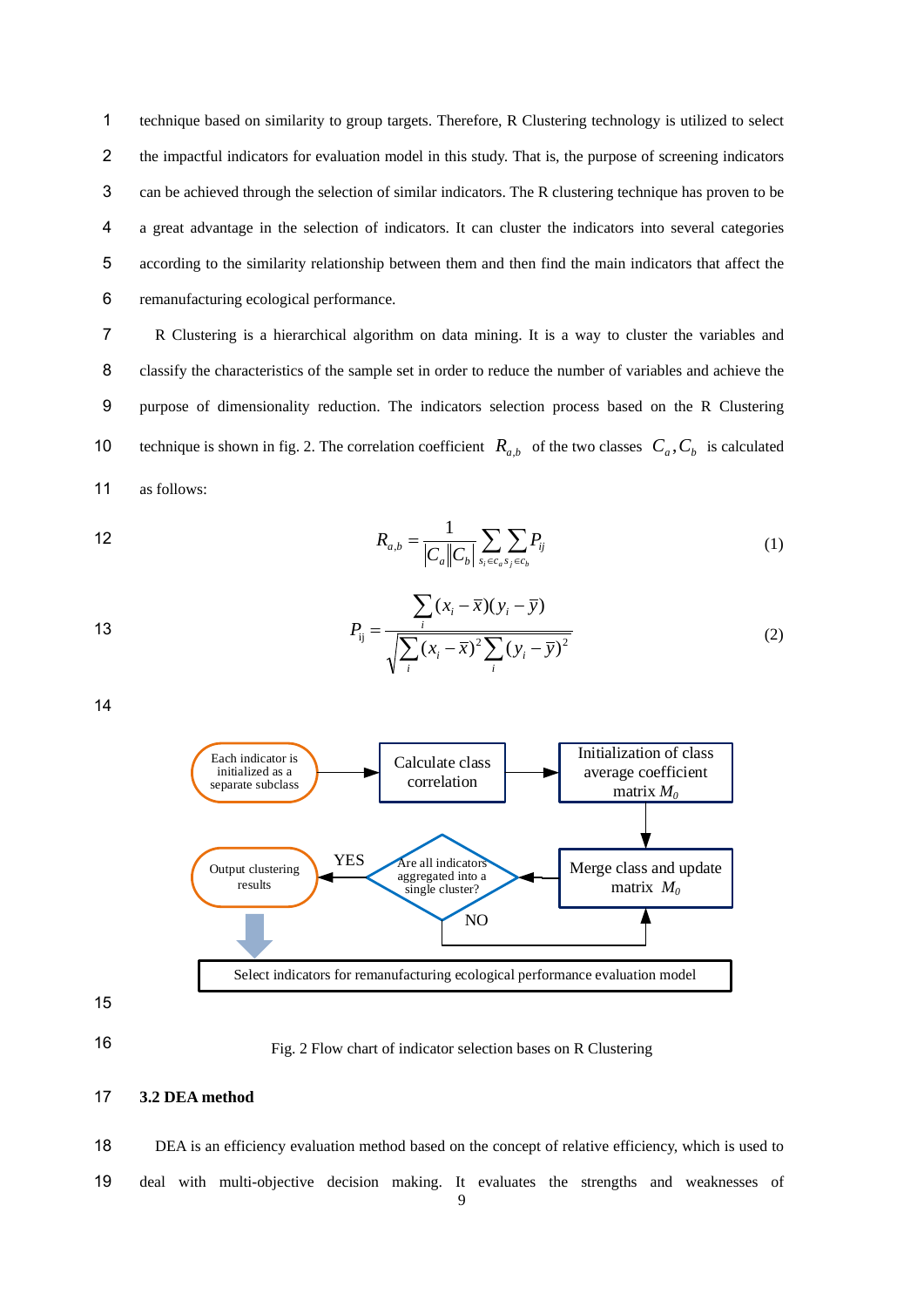Decision-Making Unit (DMU) based on a set of input and output data, i.e., evaluates the relative efficiency of each unit. DEA method relies on input and output indicator data and evaluates the efficiency of each unit from the point of relative efficiency. It does not need to set the specific input/output function of the decision unit in advance. In determining the relative efficiency of several DMUs, the emphasis is on optimizing each DMU to obtain the maximum relative efficiency and the optimal weight. The DEA method does not require any weighting assumptions, but mathematically plans the actual input/output data of DMU to obtain the optimal weight. It does not require user subjective weighting and has strong objectivity. Therefore, the DEA method can avoid the complexity of input/output indicators and the difficulty in measuring the ecological performance of the remanufacturing process.

 There are many factors to be considered in the remanufacturing ecological performance evaluation. And there is a multi-directional interaction among many evaluation indicators. This complex internal relationship is difficult to accurately express from a microscopic perspective with a certain function analytic. In addition, the units of each indicator in the remanufacturing ecological performance evaluation are often not uniform. When using other methods for evaluation, the indicators need to be compared to the same unit for comparison. The DEA method does not need to consider whether the dimension is unified, or the weight of the indicators is assigned. It can better reflect the information and characteristics of the evaluation object. Therefore, this method has its unique advantages in remanufacturing ecological performance evaluation.

# **3.2.1 Traditional DEA model**

21 The C<sup>2</sup>R model of DEA technology is the most commonly used in efficiency evaluation. Suppose there are *n* comparable DMUs, the input and output of the DMU*<sup>j</sup>* are recorded as  $X_j = (x_{1j}, x_{2j}, \dots, x_{sj})^T$  and  $Y_j = (y_{1j}, y_{2j}, \dots, y_{mj})^T$  respectively, then the efficiency evaluation index of DMU*<sup>j</sup>* is:

$$
h_j = \frac{u^T Y_j}{v^T X_j} \tag{3}
$$

26 The meaning of  $h_j$  is the ratio of output to input when input is  $X_j$  and output is  $Y_j$ . Each DMU has a corresponding efficiency evaluation index, and there are always appropriate *u* and *v,*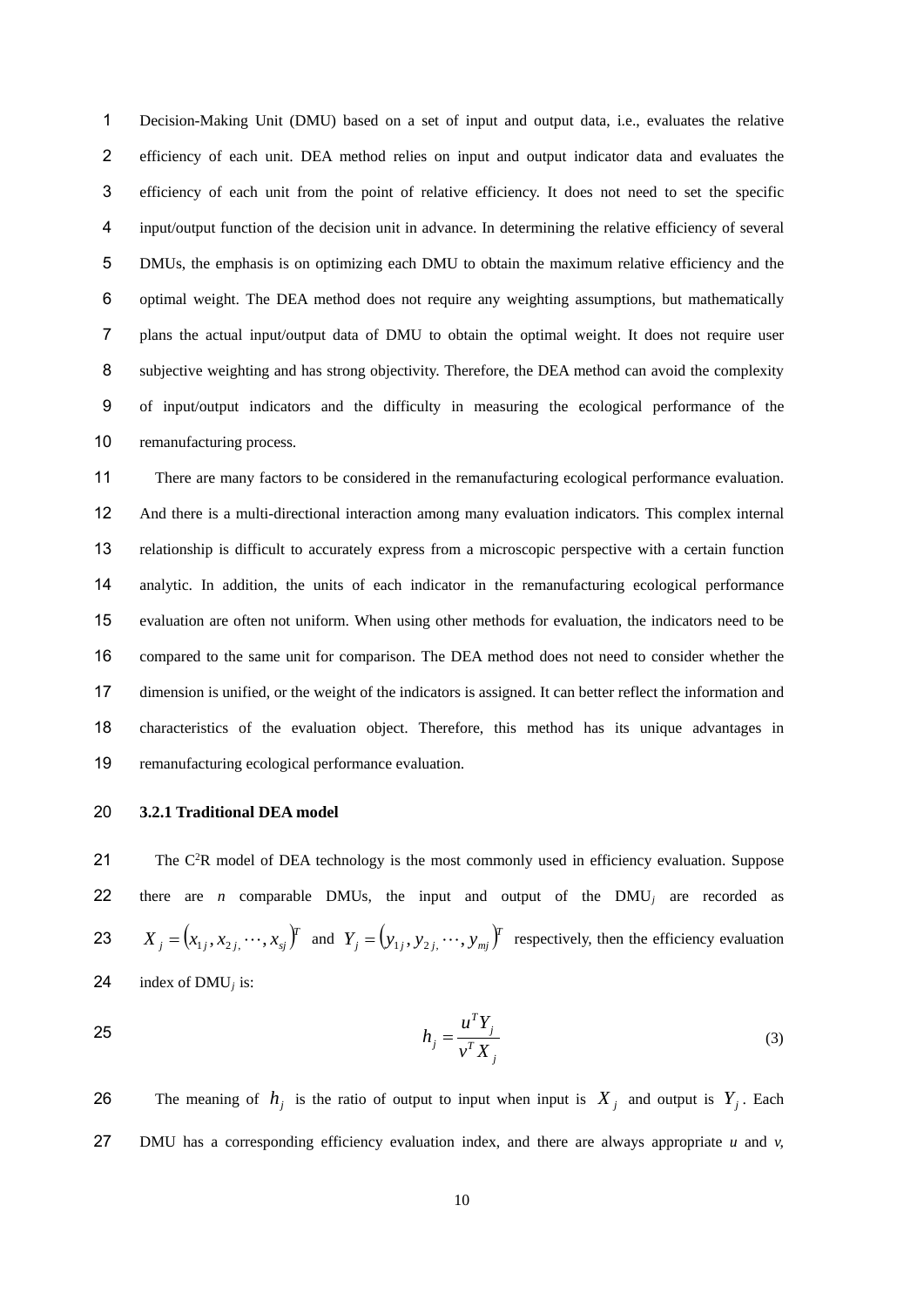1 making  $h_i \leq 1$ . The C<sup>2</sup>R efficiency evaluation model is:

2

$$
\max h_{j_0} = \frac{u^T Y_0}{v^T X_0}
$$
  
s.t. 
$$
\begin{cases} \frac{u^T Y_j}{v^T X_j} \le 1, \ j = 1, 2, \cdots, n \\ u \ge 0, \ v \ge 0 \end{cases}
$$
 (4)

3 By using the duality principle of linear programming and introducing relaxation variables, the dual 4 linear programming model of  $C^2R$  can be obtained as follows:

$$
\min \theta
$$
\n5\n5\n5\n5\n5\n
$$
s.t. \begin{cases} \sum_{j=1}^{n+1} X_j \lambda_j + s^- = \theta X_0 \\ \sum_{j=1}^{n+1} Y_j \lambda_j - s^+ = Y_0 \\ \lambda_j \ge 0, j = 1, 2, \dots, n \end{cases}
$$
\n(5)

6 In this study,  $\theta$  is employed to represent REP; the slack variables *s* and  $s^+$  are the input 7 redundancy and the output deficiency, reflecting the way to improve the performance of DMU<sub>0</sub>.

When  $\theta = 1$  and  $s = s^+ = 0$ , it means that DMU<sub>0</sub> is DEA efficient; when  $\theta = 1$  and  $s = 0$  or  $s^+ = 0$ , 9 DMU<sub>0</sub> is weak DEA efficient; when  $\theta$ <1, DMU<sub>0</sub> is non-DEA efficient. When the DMU is non-DEA

10 efficient, the input and output are adjusted by equation (6).

$$
11
$$

11 
$$
X_0^* = \theta X_0 - s^-, Y_0^* = Y_0 + s^+
$$
 (6)

# 12 **3.2.2 Improved DEA model considering the expected goal**

 While the traditional DEA approach is beneficial in evaluating remanufacturing ecological performance, it also has the following limitations: (1) The DEA method only evaluates the relative efficiency of the DMU, rather than the absolute efficiency evaluation. Therefore, DEA cannot completely replace the analysis of absolute efficiency by the traditional ratio analysis method; (2) Due to the weight change of the traditional DEA model is too flexible, it is easy to cause an excessive number of effective DMUs. To some extent, this limits the ability of sorting method to distinguish 19 DMU.

20 In order to solve the above problems, a virtual optimal decision unit is introduced. If the optimal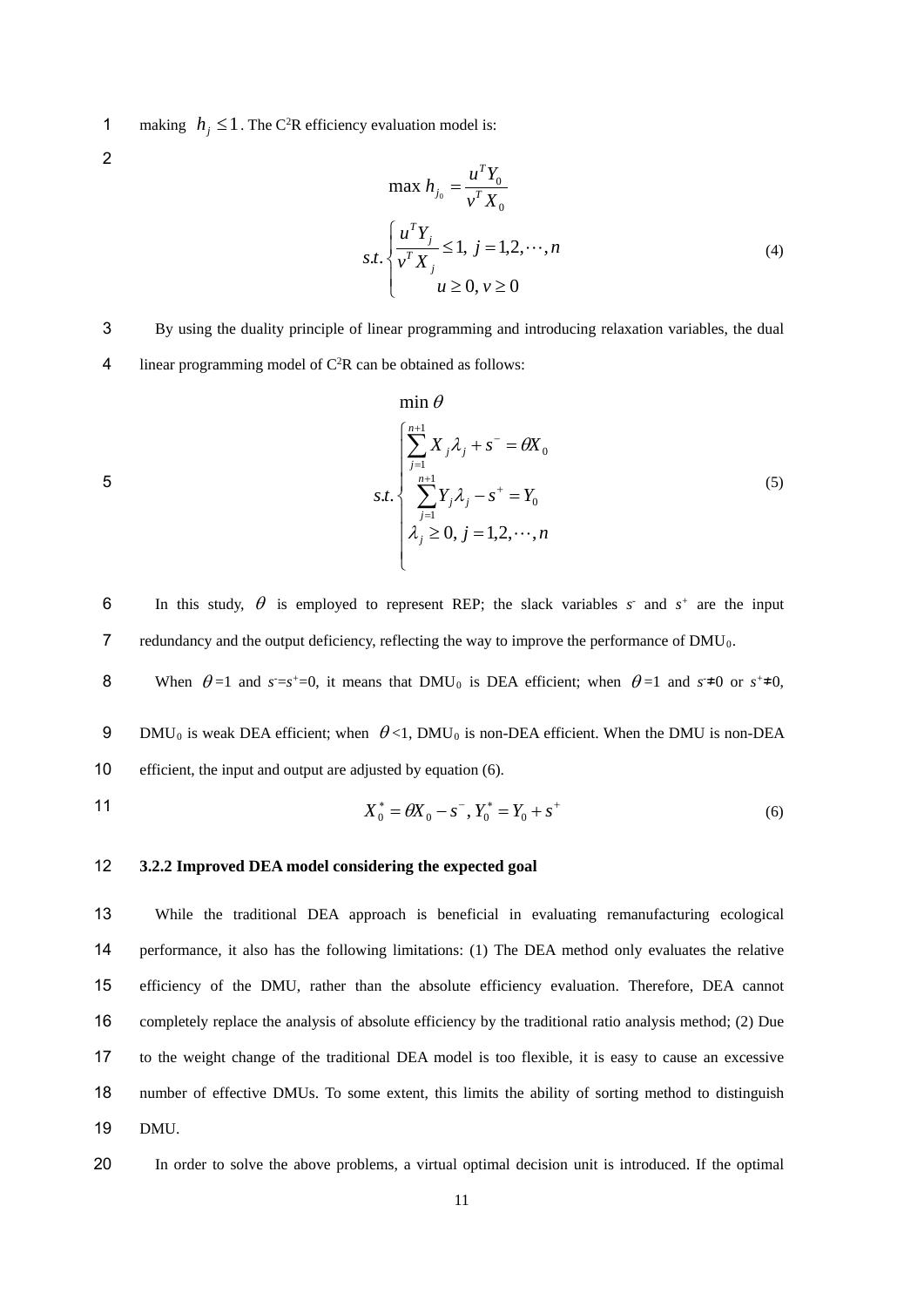value of each indicator can be determined in advance, and the optimal virtual DMU containing all the best values can be simulated, the efficiency of these DMUs can be calculated and sorted by DEA method. The efficiency value of the virtual optimal DMU is 1, it can be regarded as the expected efficiency, and that of the real DMU is between 0 and 1. The efficiency value obtained can be regarded as the comparison result with the standard efficiency, and basically can be regarded as absolute efficiency. In this way, the full ranking of DMUs can be realized.

By using the DEA method, the virtual expected optimal DMU is included in the actual DMU for sorting. And the obtained efficiency value of the actual DMU can be regarded as the actual efficiency, and the actual efficiency value can reflect the degree of expected efficiency that can be achieved. The closer the actual efficiency is to the expected efficiency, i.e, the closer to 1, the higher the level of ecological performance of the remanufacturing process.

 Among the many indicators for evaluating remanufacturing ecological performance, not all data are objective data generated in actual production activities, but there are standards when evaluating them. Compared with the manufacture of new products, remanufactured products can save 50% of cost, 60% of energy saving, 70% of material saving, and hardly produce solid waste. This can be regard as an expected goal for remanufacturing ecological performance. Incorporating the virtual DMU into the real DMU, the following improved DEA model is available:

$$
\max h_{j0} = u^T Y_0
$$
  
18  

$$
s.t. \begin{cases} v^T X_0 = 1 \\ u^T Y_j - v^T X_j \le 0, j = 1, 2, \dots n + 1 \\ u \ge 0, v \ge 0 \end{cases}
$$
 (7)

19 The DEA analysis process for remanufacturing ecological performance is shown in Fig. 3. The 20 model has the following main steps:

*Step 1*: Selects input and output indicators via R Clustering. <sup>21</sup>

*Step 2*: Calculate the ecological performance of the remanufacturing process by using the  $C^2R$ 23 models of improved DEA model.

*Step 3*: The optimal measure to improve the REP is obtained by projection analysis of relaxation 25 variables. The sensitivity analysis is carried out to further optimize the index set and the verification algorithm. <sup>26</sup>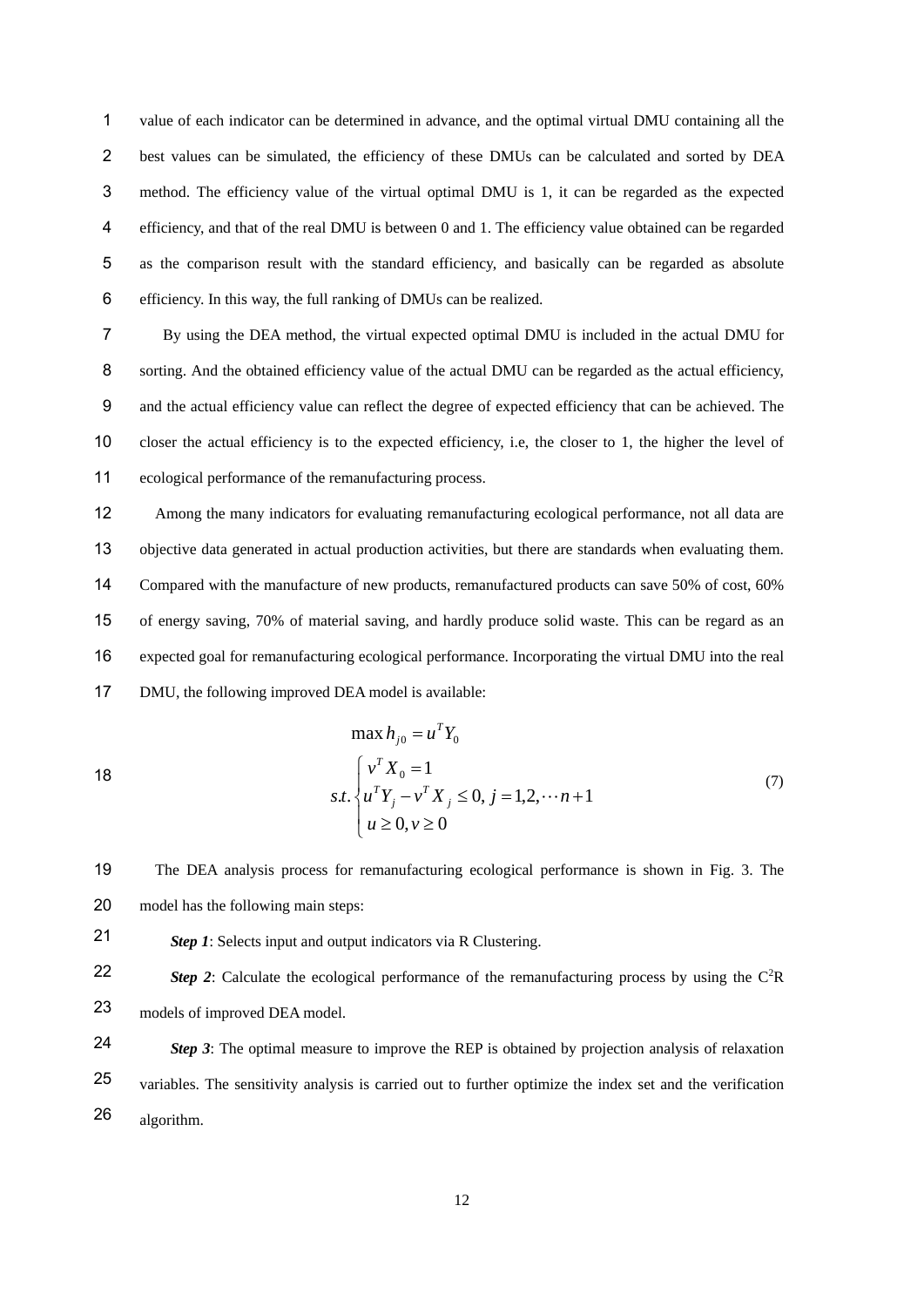

Fig. 3 The calculation process of improved DEA model <sup>2</sup>

#### 3 **3.3 Grey Relation Analysis**

1

The remanufacturing ecological performance value can be obtained by the DEA method, then the driving factor identification should be carried out in order to further explore the factors affecting the remanufacturing ecological performance. Owing to the amount of data in remanufacturing ecological performance evaluation is too small and its distribution law cannot be known, it is difficult to use the traditional correlation analysis method to identify the driving factors. GRA is a method to measure the degree of influence of factors on the object of study. The Grey Relation Analysis method does not require too much sample size, nor does it require a typical distribution law, and the calculation amount is relatively small. The results are in good agreement with the qualitative analysis results. Therefore, Grey Relation Analysis is employed to determine the key factors affecting the remanufacturing ecological performance in this study.

 Grey Relation Analysis is mainly used to analyze the dynamic relationship between the various factors of the system and its characteristics, so as to find the main factors of the system [54]. In the process of system development, if the situation of the two factors changes is basically same, they are considered to be highly correlated. Thus, the correlation degree is a quantitative description on relativity among the factors of the system. In this study, GRA is adopted to identify key drivers impacting REP. The calculation process is as follows:

20 (1) Let the system feature sequence be  $K_0 = (K_0(1), K_0(2), \dots, K_0(n))$ , and there are *m* system 21 behavior sequences as  $K_i = (K_{i^{(1)}}, K_{i^{(2)}}, \cdots, K_{i^{(n)}})$  (*i* = 1,2,  $\cdots$ *, m*).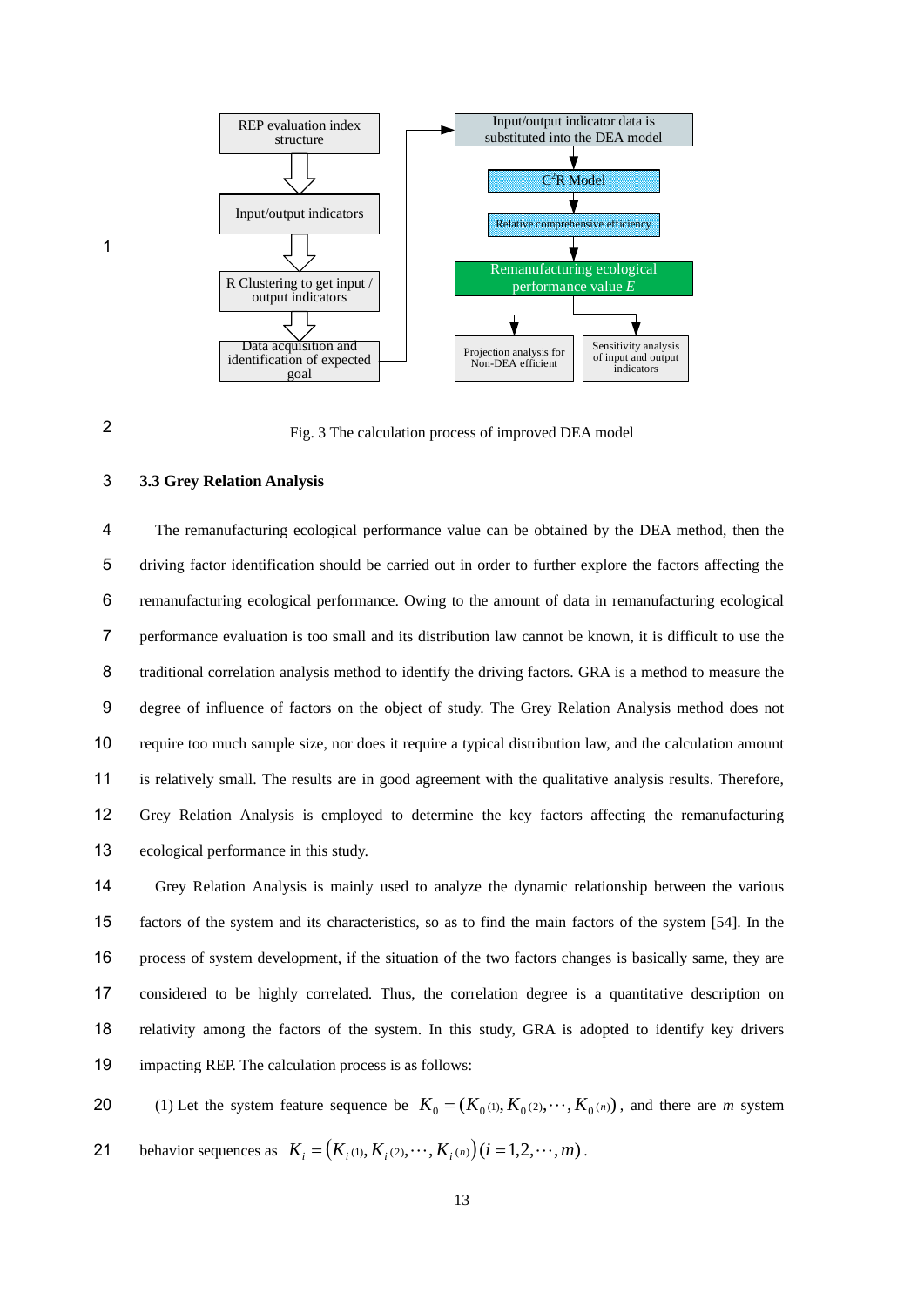1 (2) The system feature sequence and the system behavior sequence are transformed by the initial 2 value operator. The transformed initial valued image sequences are  $k_0 = (k_0, a_0, k_0, a_1, \dots, k_0, a_n)$  and 3  $k_i = (k_{i^{(1)}}, k_{i^{(2)}}, \cdots, k_{i^{(n)}})$ , respectively.

4 (3) Calculate the grey relation coefficient between the initialized image sequences  $k_0$  and  $k_i$ :

5 
$$
\delta_{0i}(l) = \frac{\min_{i} \min_{k} |k_0(l) - k_i(l)| + \xi \max_{i} \max_{k} |k_0(l) - k_i(l)|}{|k_0(l) - k_i(l)| + \theta \max_{i} \max_{k} |k_0(l) - k_i(l)|}, \quad l = 1, 2, \cdots, n
$$
(8)

6 Where  $\theta \in (0,1)$ , the general value of  $\theta$  is 0.5.

7 (4)Calculate the grey relation degree between the system feature sequence and the system behavior 8 sequence.

9 
$$
r_{0i} = \frac{1}{n} \sum_{l=1}^{n} \delta_{0i}(l)
$$
 (9)

10 When  $\theta = 0.5$ , if  $r > 0.6$ , it indicates that the factor is closely related to the system.

11 (5) Sort each factor according to the grey relation degree.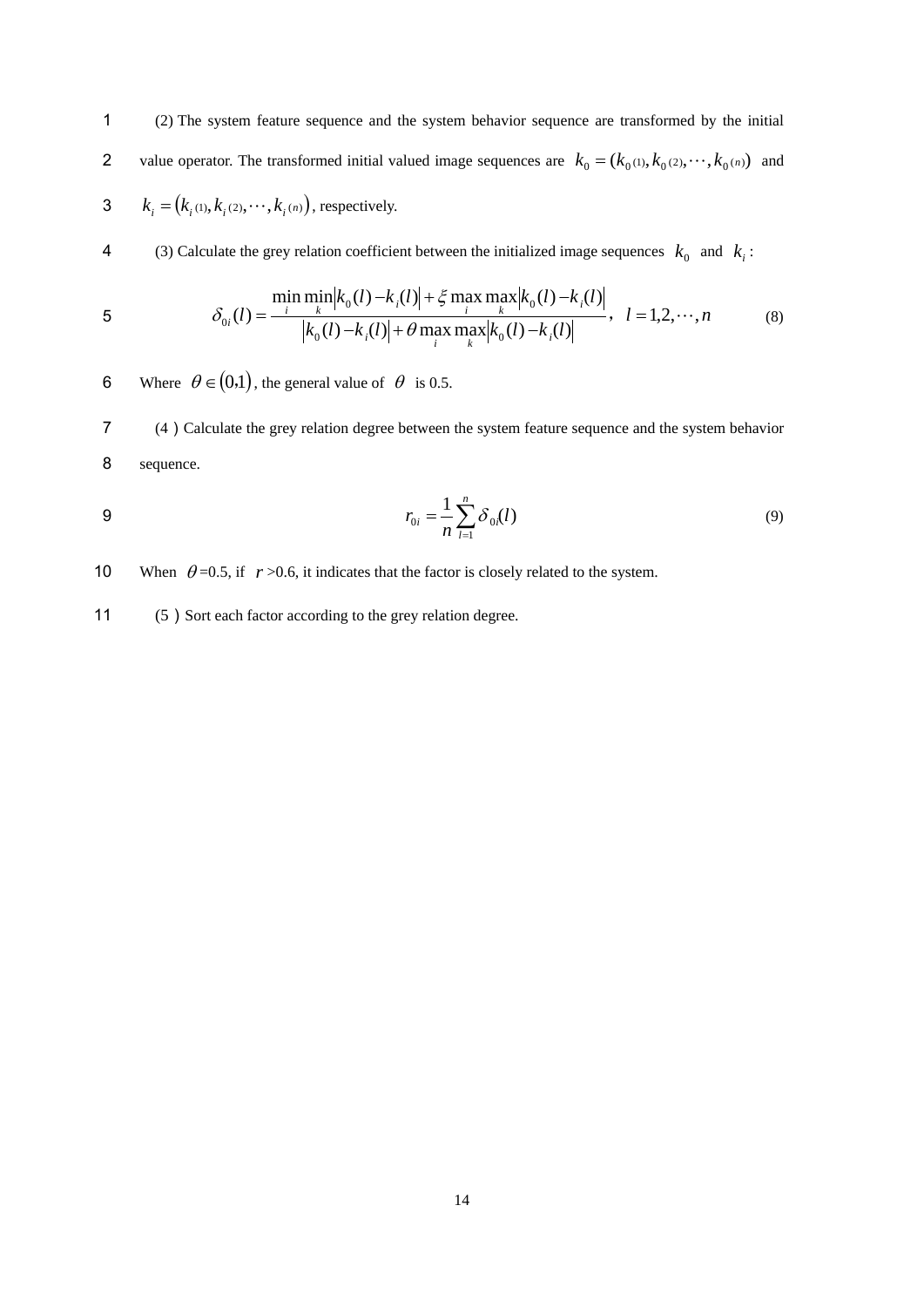## **4 Evaluation indicators and data**

Constructing a scientific and reasonable evaluation index structure is the first step for remanufacturing ecological performance evaluation. In this section, on the basis of referring to a large number of documents, the remanufacturing ecological performance evaluation index structure is established. Then the input/output indicators of the evaluation model are determined by using the R clustering technique proposed in Section 3.2. Section 4.3 describes the data sources and data lists.

**4.1 Evaluation index structure**

The remanufacturing ecological performance evaluation index structure is composed of many indicators. It is used to scientifically evaluate the ecological level and effect achieved by the remanufacturing process. Ecological performance indicators include many aspects such as economy, environment, etc., with a focus on converting environmental information into quantifiable numbers. The ecological performance is considered as the ratio of input to output, which is measured by converting environmental impact into value. The goal is to obtain the maximum value of the product or service with minimal environmental impact.

 In order to select a scientific and comprehensive evaluation index of ecological performance, a large number of domestic and foreign literature related to ecological performance evaluation were consulted by the author. Many scholars and institutions have published ecological performance evaluation standards for application reference [30]. Among them, ISO14031 Environmental Performance Evaluation Standard [55] and WBCSD Eco-efficiency Index Structure [56] have the most reference. Referring to the existing ecological performance evaluation system and considering the characteristics of the remanufacturing process, the evaluation index structure is constructed, as shown in Table 1. In this indicator structure, 14 first-level performance indicators (includes 52 sub-indicators) are 23 reorganized into four categories: economy, economy, environment, resource & energy, and society. It can provide a detailed analysis of remanufacturing ecological performance.

# **4.2 Indicator selection**

 As can be seen from Table 1, there are a total of 52 relevant indicators in the established evaluation system. Too many variables and high correlation between variables bring great inconvenience to performance evaluation. The R Clustering method proposed in Section 2.2 is employed to select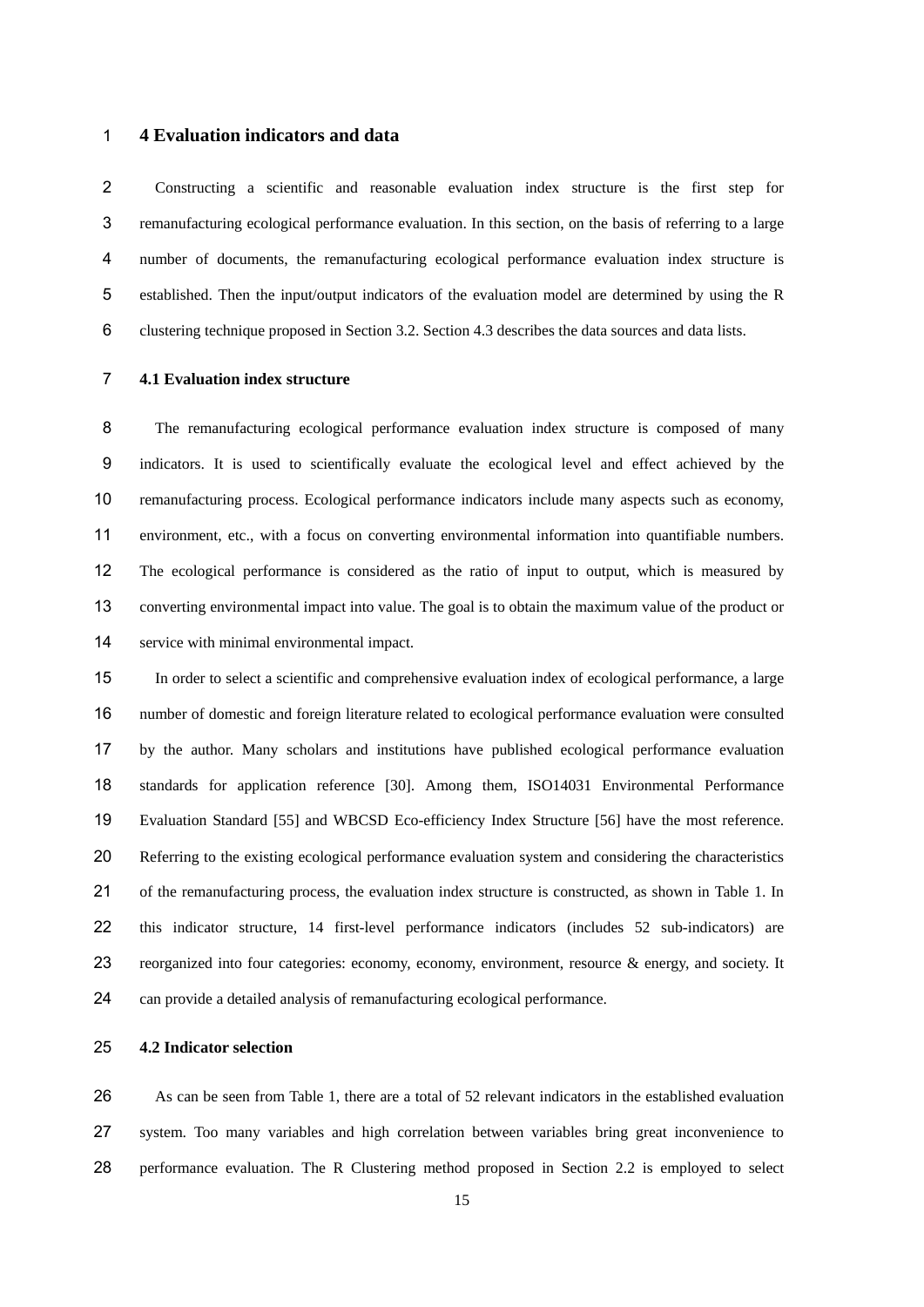input/output indicators for the DEA model in this study. For instance, the economic indicators are clustered by R-cluster, and the results of indicator classification is shown in Fig. 3. It can be seen from Fig. 4, that the *Remanufacturing processing cost* is highly correlated with the *cost of purchasing EOL products*, *inventory cost*, *cost of purchasing replace parts*, and *management service cost*, and the *Remanufacturing processing cost* can effectively represent other indicators. A lot of other indicators can be similarly processed.



7

8 Fig. 4 Dendrogram of R-Clustering based outputs

According to the principle that the redundancy between input indicators/output indicators is as small as possible, and the correlation between input and output is as large as possible. Meanwhile, in the DEA model, the ratio is generally not directly applicable to input/output indicators. Finally, combined with the results of the R Clustering analysis, and considering the data availability, the input and output of the DEA model are determined as shown in Fig. 5.

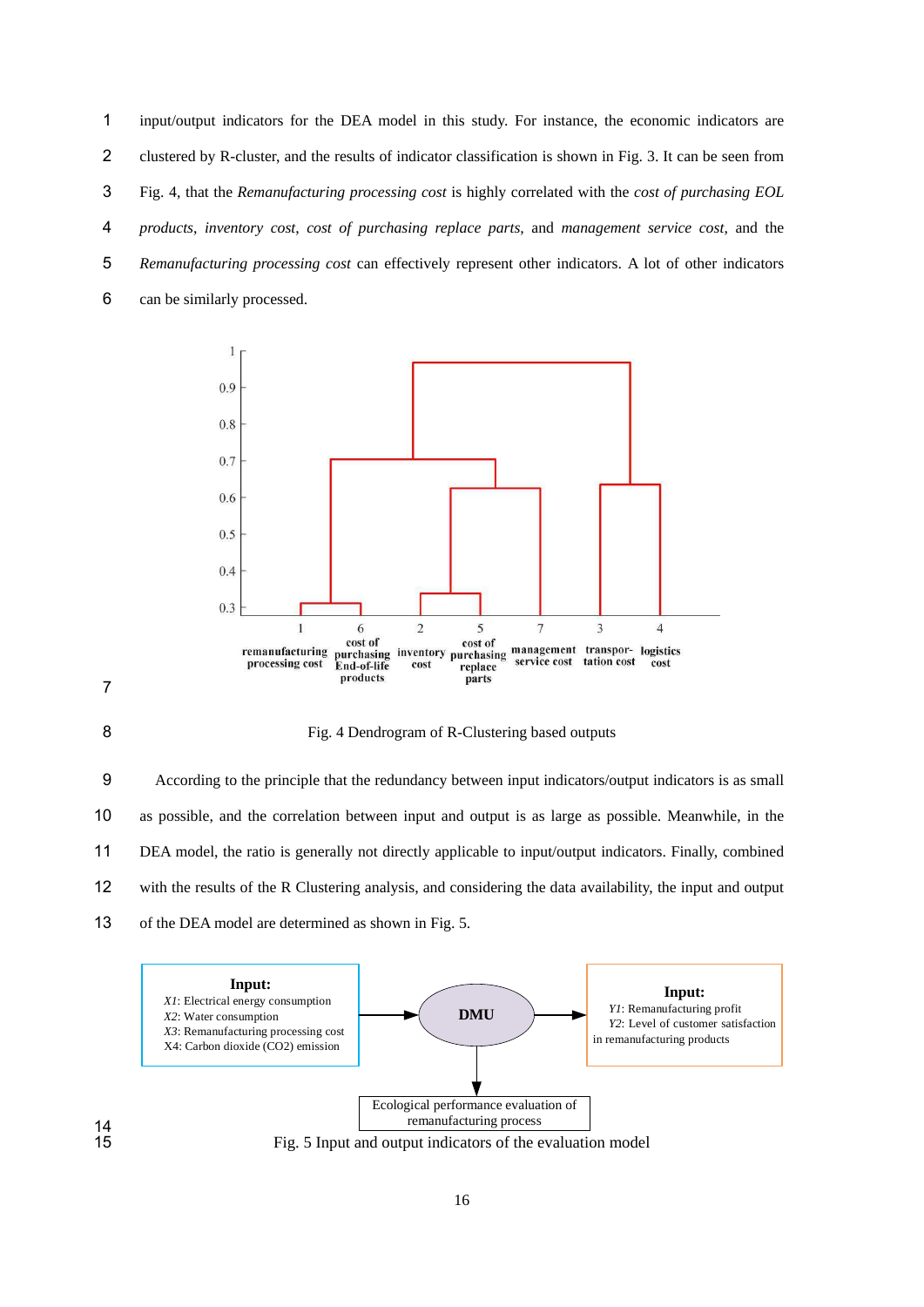| Category           |                          | <b>Indicator</b>                         | <b>Indicator Subgroup</b>                                                                                                                                                                                              |  |  |  |  |
|--------------------|--------------------------|------------------------------------------|------------------------------------------------------------------------------------------------------------------------------------------------------------------------------------------------------------------------|--|--|--|--|
|                    | C <sub>1</sub>           | Remanufacturing cost                     | Cost of purchasing End-of-life (EOL) products, transportation cost, inventory cost, remanufacturing<br>processing cost, cost of purchasing replace parts                                                               |  |  |  |  |
|                    | C <sub>2</sub>           | Remanufacturing income                   | Remanufacturing profit, parts reuse income, waste disposal income, government incentive income, total<br>asset utilization, net asset yield                                                                            |  |  |  |  |
| <b>Economy</b>     | C <sub>3</sub>           | Environmental protection fund investment | Environmental management investment, pollution control investment, environmental rehabilitation<br>investment                                                                                                          |  |  |  |  |
|                    | C <sub>4</sub>           | Production input                         | Management service cost, logistics cost, cost of supplemental material, depreciation for plant assets, waste<br>management cost                                                                                        |  |  |  |  |
|                    | C <sub>5</sub>           | Environmental benefit                    | Energy saving rate, comprehensive utilization rate (CUR) of industrial wastewater, CUR of industrial<br>exhaust fumes, CUR of industrial solid waste, the utilization rate of environmentally friendly materials, rate |  |  |  |  |
|                    | C <sub>6</sub>           | Exhaust fumes emissions                  | Carbon dioxide $(CO2)$ emission, sulfur dioxide $(SO2)$ emission, compounds of nitrogen and oxygen<br>emission                                                                                                         |  |  |  |  |
| <b>Environment</b> | C7<br>Sewage discharge   |                                          | Wastewater discharge, COD emission, ammonia nitrogen emission                                                                                                                                                          |  |  |  |  |
|                    | C8                       | Waste discharge                          | Solid waste, non-recyclable waste                                                                                                                                                                                      |  |  |  |  |
|                    | C9                       | Original energy consumption              | Coal consumption, crude oil consumption, natural gas consumption                                                                                                                                                       |  |  |  |  |
| Resource &         | C10<br>Water consumption |                                          | Water consumption                                                                                                                                                                                                      |  |  |  |  |
| energy             | C11                      | Electrical energy consumption            | Electrical energy consumption                                                                                                                                                                                          |  |  |  |  |
|                    | C12                      | Resource utilization                     | Rate of material reuse, rate of material recovery, other material resource consumption                                                                                                                                 |  |  |  |  |
|                    | C13                      | Service level                            | Level of customer satisfaction in remanufacturing products, level of customer dissemination for<br>remanufacturing information, level of remanufacturing quality management, market response time, recovery            |  |  |  |  |
| Society            | C <sub>14</sub>          | Social responsibility                    | Corporate green image, degree of cleaner production, meet emission standards, comply with the laws and<br>regulations, market share of remanufacturing products                                                        |  |  |  |  |

Table 1 Evaluation index structure of remanufacturing ecological performance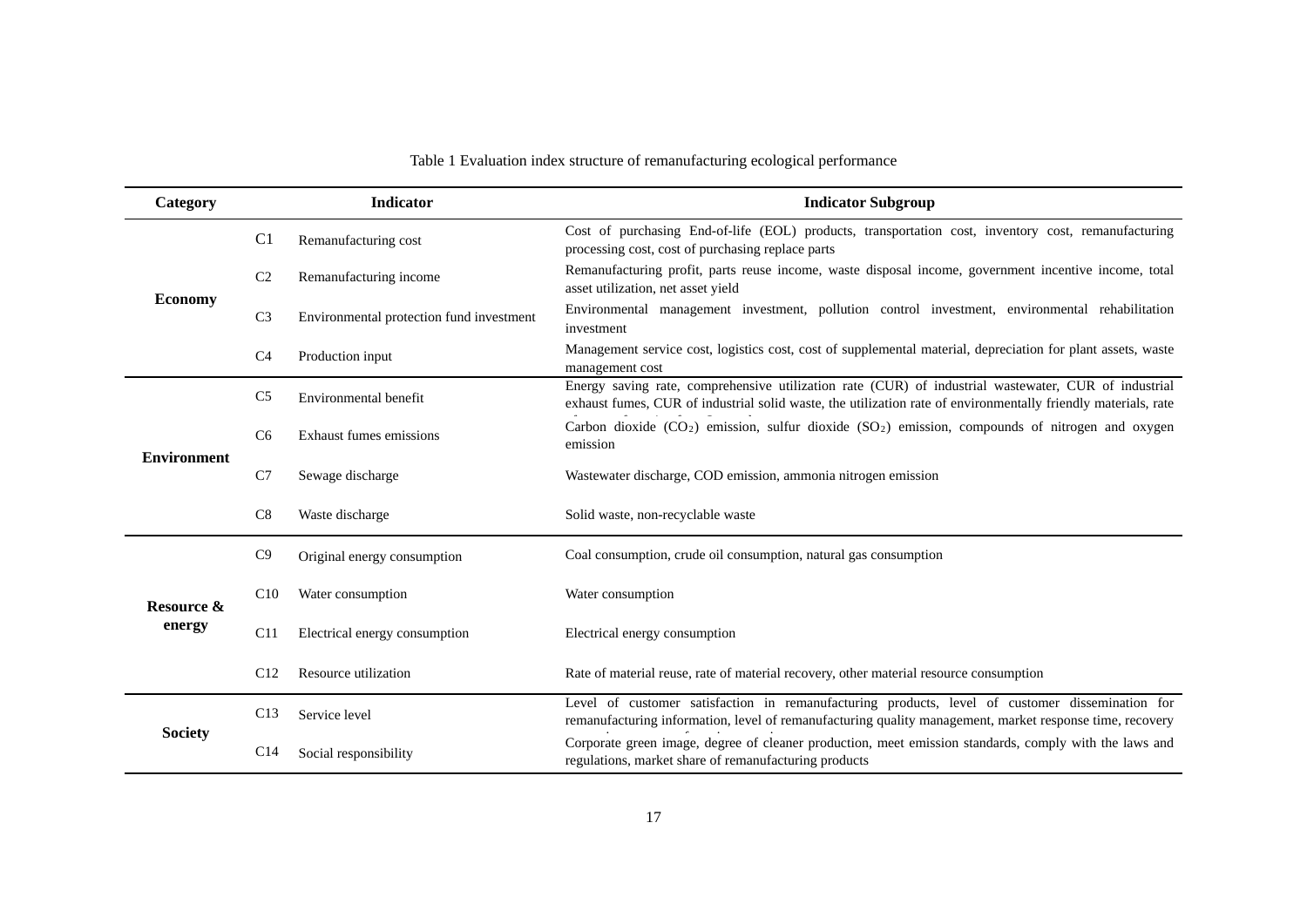# **4.3 Data**

The remanufacturing data of different products from two remanufacturing enterprises in China have been chosen as the object of empirical study. These mainly include the remanufacturing of hydraulic cylinder and boom cylinder. The data used is from the on-the-spot investigation of relevant enterprises. The collected data includes not only the data recorded in the enterprise database, but also the multi-lifecycle inventory data. The production data comes from enterprise investigation. The raw material processing data is collected from Chinese Life Cycle Database (CLCD), which is the life cycle basic database suitable for Chinese enterprises.

Key statistics of the data are summarized in Table 2. Decision making unit H1-H12 are data on remanufacturing of hydraulic cylinder, obtained from W mechanical remanufacturing company. B1-B12 are the K company's data of remanufacturing for boom cylinder. Different DMU represents different remanufacturing batch, that is, different remanufacturing time. The acquisition of data on electrical energy consumption and water consumption refers to the CLCD, on the other hand, comes from the detailed account records of remanufacturing enterprises. Data of Carbon dioxide emissions are mainly obtained from the corporate waste disposal list. Remanufacturing processing cost/profit are calculated based on the enterprise investigation data combined with material cost and labor cost. The level of customer satisfaction in remanufacturing products is the score obtained by the questionnaire. The higher the score, the more satisfied the customer is with the remanufacturing products.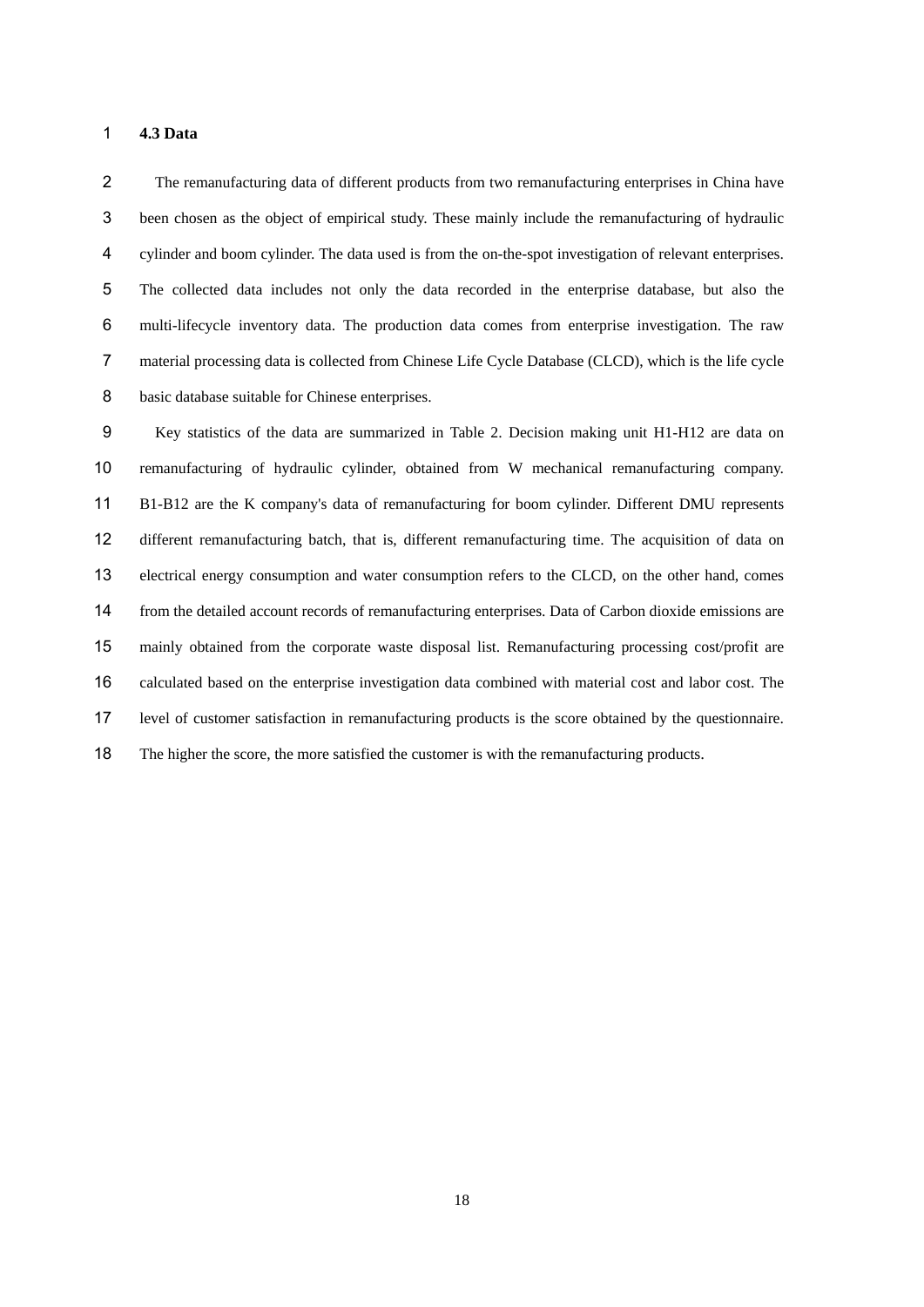|                | $\mathbf{X}1$                                | $\mathbf{X2}$                | $\mathbf{X}3$                                | <b>X4</b>                                         | $\mathbf{Y1}$                       | $\mathbf{Y2}$                                                       |
|----------------|----------------------------------------------|------------------------------|----------------------------------------------|---------------------------------------------------|-------------------------------------|---------------------------------------------------------------------|
| $\mathbf{DMU}$ | Electrical<br>energy<br>consumption<br>(kwh) | Water<br>consumption<br>(kg) | Remanufacturing<br>processing cost<br>(yuan) | CO <sub>2</sub><br>emissio<br>$\mathbf n$<br>(kg) | Remanufacturing<br>profit<br>(yuan) | Level of customer<br>satisfaction in<br>remanufacturing<br>products |
| H1             | 325                                          | 451                          | 802                                          | 133                                               | 2,895                               | 82                                                                  |
| H2             | 212                                          | 424                          | 776                                          | 102                                               | 3,247                               | 76                                                                  |
| H <sub>3</sub> | 303                                          | 397                          | 974                                          | 126                                               | 2,972                               | 85                                                                  |
| H <sub>4</sub> | 271                                          | 484                          | 1,040                                        | 78                                                | 2,409                               | 90                                                                  |
| H <sub>5</sub> | 198                                          | 407                          | 841                                          | 94                                                | 3,143                               | 88                                                                  |
| H <sub>6</sub> | 245                                          | 362                          | 926                                          | 105                                               | 3,200                               | 84                                                                  |
| H7             | 339                                          | 328                          | 1,120                                        | 82                                                | 2,571                               | 94                                                                  |
| H8             | 206                                          | 441                          | 991                                          | 113                                               | 3,023                               | 87                                                                  |
| H9             | 317                                          | 342                          | 874                                          | 93                                                | 3,340                               | 74                                                                  |
| H10            | 182                                          | 377                          | 1,290                                        | 89                                                | 2,509                               | 92                                                                  |
| H11            | 253                                          | 290                          | 940                                          | 97                                                | 2,876                               | 91                                                                  |
| H12            | 212                                          | 346                          | 889                                          | 107                                               | 2,910                               | 85                                                                  |
| B1             | 14.5                                         | 667                          | 1,860                                        | 76.3                                              | 9,212                               | 91                                                                  |
| B2             | 18.0                                         | 724                          | 2,436                                        | 81.2                                              | 8,816                               | 92                                                                  |
| B <sub>3</sub> | 24.2                                         | 584                          | 2,879                                        | 70.4                                              | 8,240                               | 89                                                                  |
| B4             | 30.8                                         | 612                          | 3,200                                        | 68.5                                              | 7,955                               | 79                                                                  |
| B <sub>5</sub> | 44.5                                         | 528                          | 4,200                                        | 51.3                                              | 7,734                               | 81                                                                  |
| B <sub>6</sub> | 36.8                                         | 561                          | 4,050                                        | 49.6                                              | 8,545                               | $80\,$                                                              |
| B7             | 48.7                                         | 710                          | 2,560                                        | 70.1                                              | 9,010                               | 75                                                                  |
| B8             | 32.3                                         | 642                          | 3,120                                        | 64.6                                              | 8,204                               | 86                                                                  |
| <b>B</b> 9     | 27.9                                         | 505                          | 3,454                                        | 48.2                                              | 7,800                               | $81\,$                                                              |
| <b>B10</b>     | 41.2                                         | 577                          | 4,109                                        | 53.7                                              | 7,209                               | 95                                                                  |
| B11            | 34.6                                         | 692                          | 2,704                                        | 55.3                                              | 9,364                               | 90                                                                  |
| <b>B12</b>     | 37.5                                         | 624                          | 2,570                                        | 69.0                                              | 8,902                               | 88                                                                  |

Table 2 Input and output indicator data of the decision-making unit collected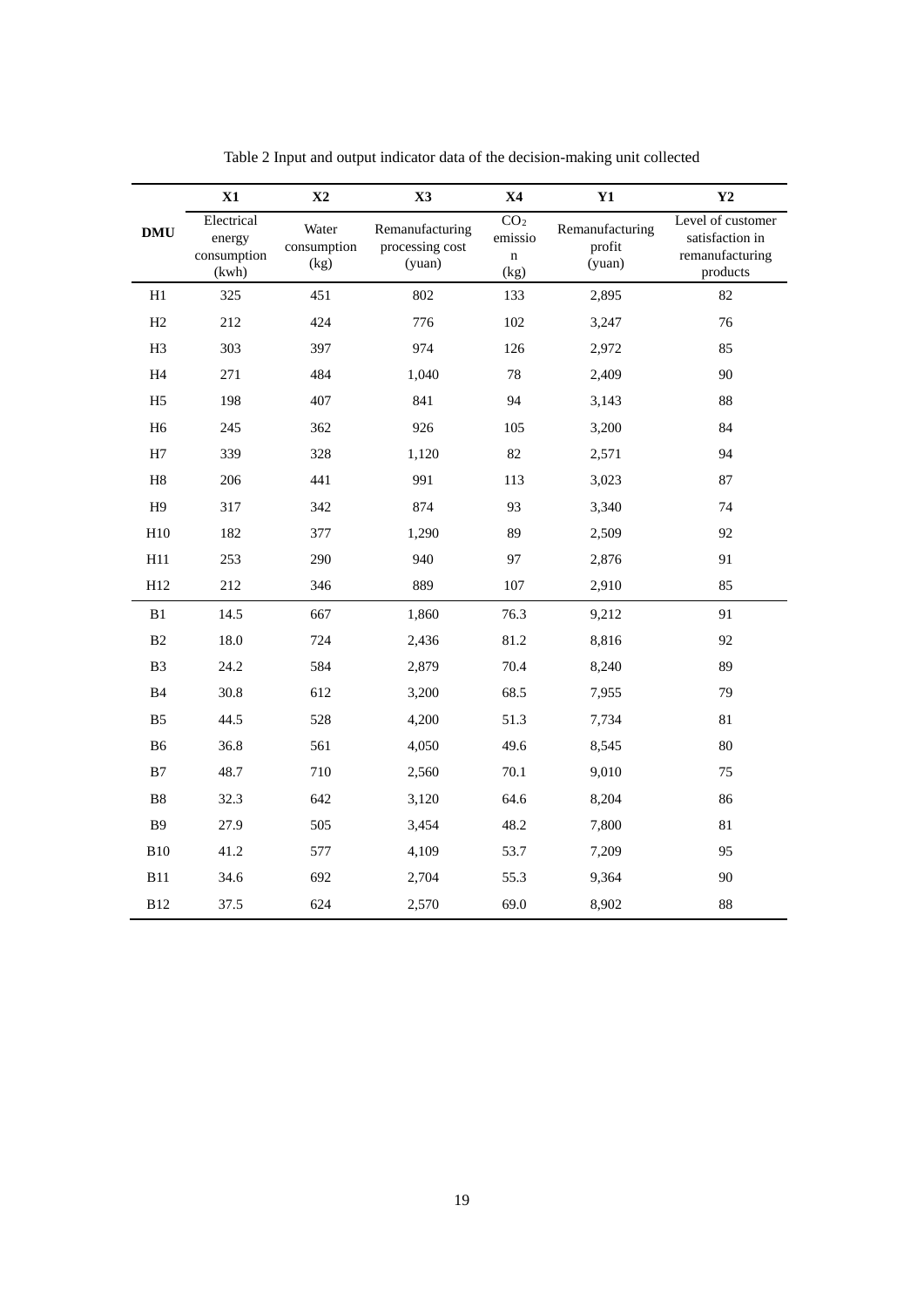# **5 Results**

Based on the proposed method above, a systematic study has been performed, and the results are presented as follows. While Sections 5.1 presents the results of the performance analysis, Section 5.2 shows the results of the comparison experiment and sensitivity analysis. And Section 5.3 identifies the key drivers impacting remanufacturing ecological performance.

#### **5.1 DEA analysis results**

The REP of hydraulic cylinder and boom cylinder derived with the DEA method is shown in Fig. 6. Since the expected optimal DMU is added to the model, all actual DMUs are DEA invalid (ie, the efficiency value is less than 1.000). The performance value in Fig. 6 can be regarded as the absolute efficiency of the DMUs.

 Through the DEA analysis, the REP of the two remanufacturing enterprises can be compared and analyzed. There are two main findings that can be drawn. In the evaluation of REP for hydraulic cylinder, the efficiency value of all DMUs is above 0.65, and the DMU with performance value higher than 0.8 accounts for 41.7%. This shows that the ecological management of remanufacturing process of hydraulic cylinder has reached a relatively good state. In addition, out of all 12 DMUs on the remanufacturing process for boom cylinder, all DMUs had a performance value of less than 0.8 and the lowest is only 0.5711. Thus, it can be seen K company should pay attention to the ecological performance of the remanufacturing process and strive to improve the efficiency value.

 Table 3 shows the performance value ranking and slack variable values for REP of hydraulic cylinder and boom cylinder. As can be seen from Table 3, the reasons that affect the REP vary in different decision-making unit (i.e., different batches of remanufacturing products). By using slack 22 improvement analysis, the key elements of invalid DMU can be locally adjusted, so that invalid DMU can reach a strong and effective state. This reflects the specific ways to improve ecological performance.

 From the perspective of input variables, electrical energy consumption, water consumption, and CO2 emission are the important reasons why W company does not reach the ecological performance envelope, and are the weak links that affect the ecological performance. W company should improve production efficiency and utilization of energy. For boom cylinder remanufacturing, electrical energy consumption and remanufacturing processing cost affect its ecological performance level. K company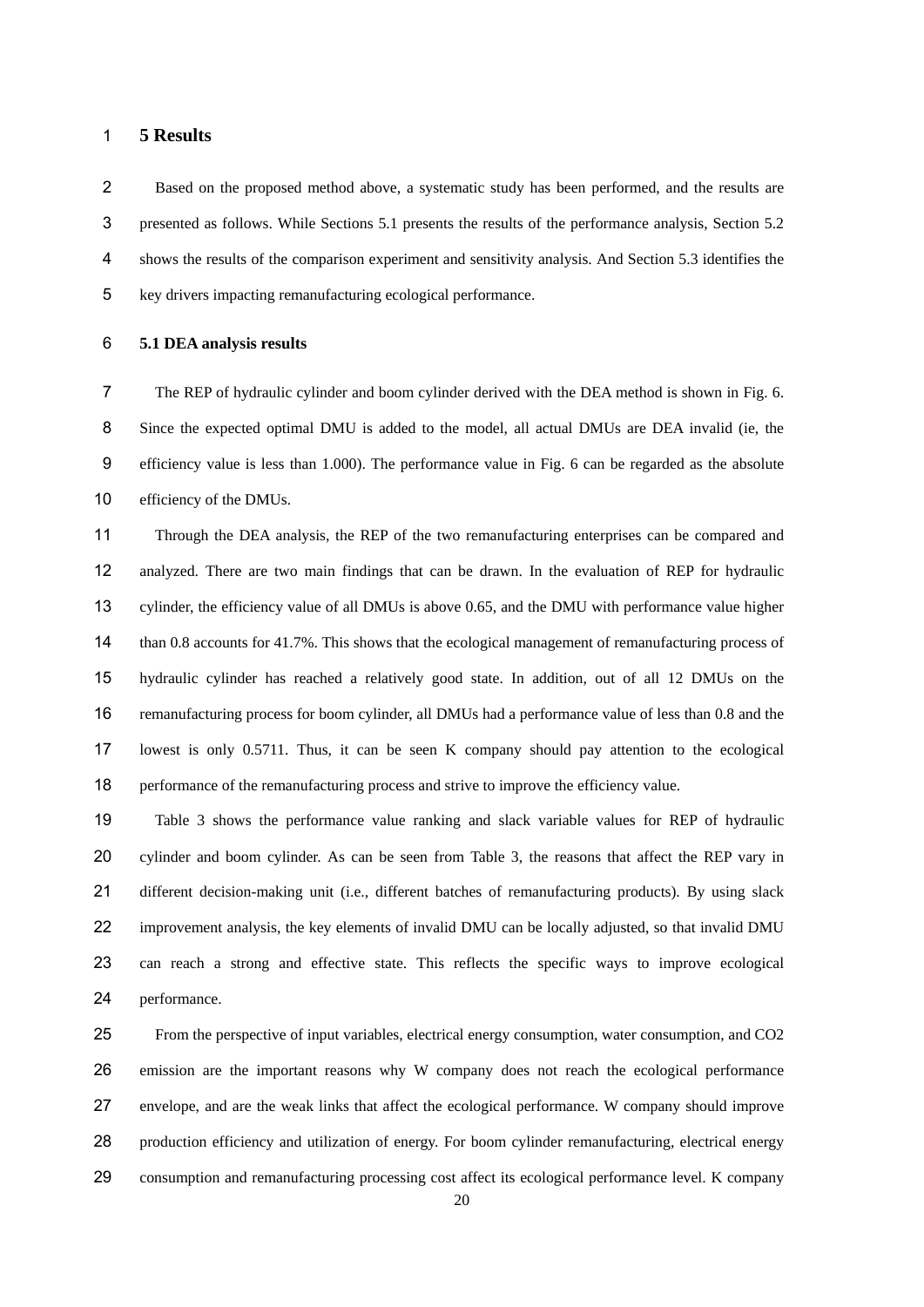can adopt more advanced technologies and strengthen production management to reduce remanufacturing cost. From the point of view of output variables, the social recognition of the remanufacturing products of two enterprises reached a high level, indicating that they have made achievements in terms of service level and social responsibility. However, remanufacturing profit needs to be improved under the existing resource input and technology level.





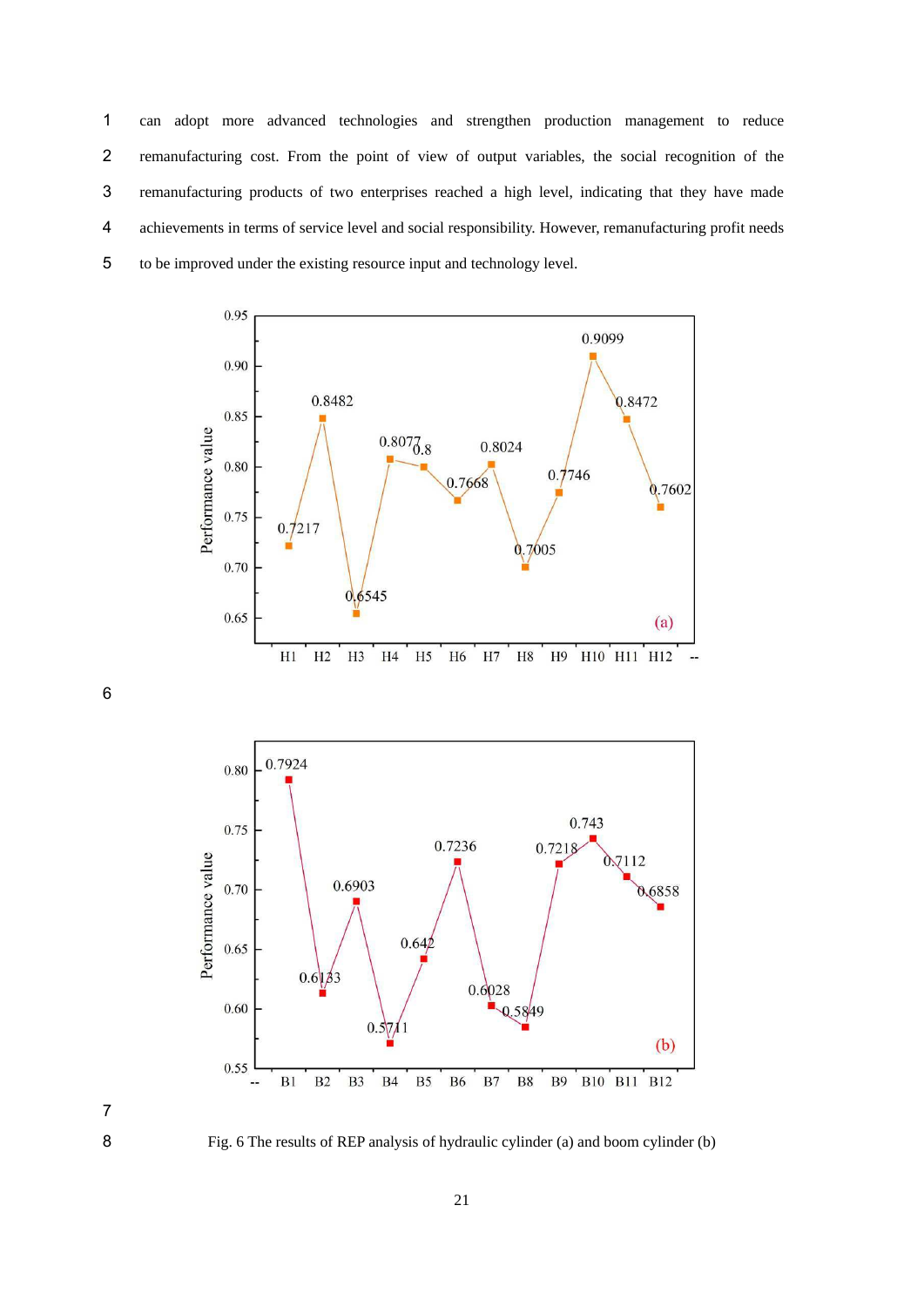1 Table 3 Performance values and slack variable of DEA performance analysis

|                 | <b>DMU</b> Performance value Rank |                | $S_1$     | $S_2$          | $S_{3}$   | S <sub>4</sub> | $S^+$ 5  | $S^{\dagger}$ 6 |
|-----------------|-----------------------------------|----------------|-----------|----------------|-----------|----------------|----------|-----------------|
| H1              | 0.7217                            | 10             | $-101.62$ | $-124.44$      | 0.00      | $-44.59$       | 139.00   | 0.00            |
| H2              | 0.8482                            | $\overline{2}$ | $-21.85$  | $-122.68$      | 0.00      | 25.08          | 0.00     | 11.76           |
| H <sub>3</sub>  | 0.6545                            | 12             | $-45.32$  | $-30.34$       | 0.00      | $-22.97$       | 173.00   | 0.00            |
| <b>H4</b>       | 0.8077                            | $\overline{4}$ | $-56.88$  | $-147.92$      | $-165.00$ | 0.00           | 921.00   | 0.00            |
| H <sub>5</sub>  | 0.8000                            | 6              | $0.00\,$  | $-88.00$       | $-12.80$  | $-13.60$       | 113.00   | $0.00\,$        |
| <b>H6</b>       | 0.7668                            | 8              | $-15.94$  | $-20.06$       | $0.00\,$  | $-13.01$       | $0.00\,$ | 2.49            |
| H7              | 0.8024                            | 5              | $-102.83$ | $-9.40$        | $-193.73$ | $0.00\,$       | 907.00   | 0.00            |
| H <sub>8</sub>  | 0.7005                            | 11             | 0.00      | $-100.35$      | $-100.85$ | $-25.00$       | 196.00   | 0.00            |
| H9              | 0.7746                            | $\tau$         | $-83.07$  | $-21.19$       | 0.00      | $-8.85$        | 0.00     | 16.27           |
| H <sub>10</sub> | 0.9099                            | $\mathbf{1}$   | 0.00      | $-94.63$       | $-483.76$ | $-16.58$       | 895.00   | 0.00            |
| H <sub>11</sub> | 0.8472                            | 3              | $-50.55$  | $0.00\,$       | $-113.91$ | $-18.48$       | 491.00   | 0.00            |
| H <sub>12</sub> | 0.7602                            | 9              | 0.00      | $-20.21$       | $-4.09$   | $-17.72$       | 235.00   | 0.00            |
|                 |                                   |                |           |                |           |                |          |                 |
|                 | <b>DMU</b> Performance value Rank |                | $S_1$     | S <sub>2</sub> | $S_{3}$   | S <sub>4</sub> | $S^+$ 5  | $S^+$ 6         |
| B1              | 0.7924                            | $\mathbf{1}$   | $-0.4$    | $-114.0$       | $0.0\,$   | $-21.8$        | 0.0      | 1.1             |
| B2              | 0.6133                            | $\overline{9}$ | $0.0\,$   | $-30.1$        | $-22.1$   | $-11.2$        | 384.0    | $0.0\,$         |
| B <sub>3</sub>  | 0.6903                            | 6              | $-5.9$    | 0.0            | $-550.4$  | $-10.9$        | 660.0    | 0.0             |
| <b>B4</b>       | 0.5711                            | 12             | $-8.5$    | 0.0            | $-599.0$  | $-6.7$         | 0.0      | 0.6             |
| B <sub>5</sub>  | 0.6420                            | 8              | $-21.0$   | 0.0            | $-1603.4$ | $-1.4$         | 366.0    | 0.0             |
| <b>B6</b>       | 0.7236                            | 3              | $-16.4$   | $-21.4$        | $-1563.3$ | $0.0\,$        | 0.0      | 5.5             |
| B7              | 0.6028                            | 10             | $-17.0$   | 0.0            | $-20.3$   | $-2.2$         | 0.0      | 15.1            |
| <b>B8</b>       | 0.5849                            | 11             | $-9.2$    | 0.0            | $-504.7$  | $-2.8$         | 396.0    | 0.0             |
| <b>B9</b>       | 0.7218                            | $\overline{4}$ | $-10.4$   | 0.0            | $-1197.0$ | $-0.8$         | 300.0    | $0.0\,$         |
| <b>B10</b>      | 0.7430                            | 2              | $-19.2$   | $-1.2$         | $-1533.1$ | $0.0\,$        | 2291.0   | 0.0             |
| <b>B11</b>      | 0.7112                            | 5              | $-13.4$   | $-70.8$        | $-424.8$  | 0.0            | 0.0      | 3.6             |

2

### 3 **5.2 Comparison experiments and sensitivity analysis**

In order to verify the effectiveness of the proposed method, both the traditional DEA model and DEA-TRIS model [57] were used to compare in this work. The comparison experiments were carried out with 12 sets of data of the hydraulic cylinder, and the results are shown in Table 4. It can be seen from Table 4 that the three models are basically consistent in the ranking of remanufacturing ecological 8 performance of hydraulic cylinder. Compared with the traditional DEA model, the improved DEA model proposed in this paper can effectively achieve the full ordering of all DMUs. And compared with DEA-TRIS model, the proposed model can obtain absolute performance values and simplify the calculation process. It further illustrates the feasibility and rationality of the proposed model.

12 In order to ensure the stability of the DEA results, sensitivity analysis is also required. Take the 12 13 sets of data of the boom cylinder as an example. On the basis of the original model, one input indicator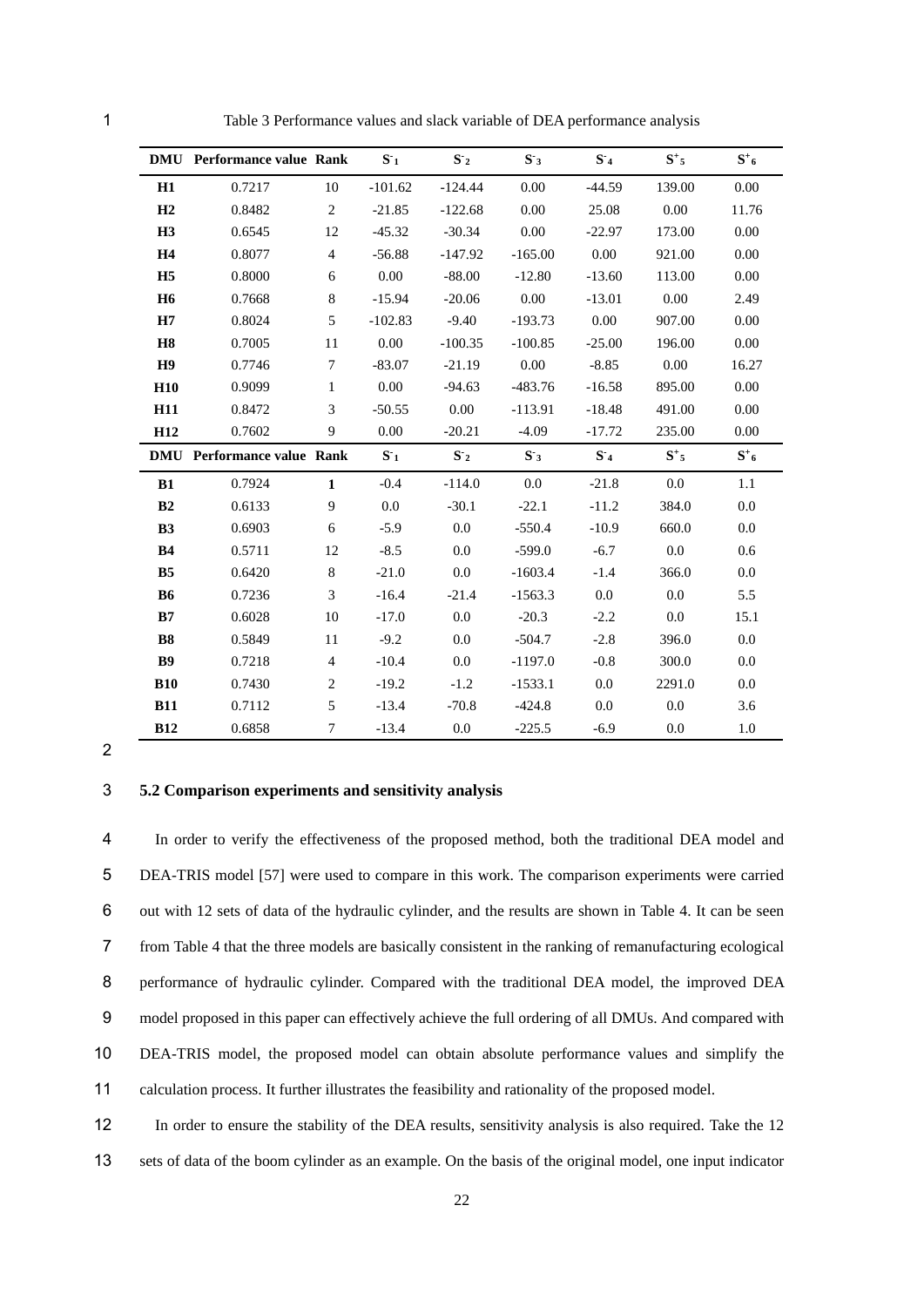or output indicator was omitted at a time to generate six DEA models. Fig. 7 shows the results of the sensitivity analysis. The performance value obtained by the four models is basically unchanged from the original model. The performance value of Model 2 and Model 6 are slightly fluctuating, but the ranking is consistent with the original model. It can be concluded that the proposed method is robust based on the obtained evaluation results. This method is feasible and effective. In addition, the results show that the samples are sensitive to indicators X2 and Y2, reflecting that the remanufacturing ecological performance of boom cylinder has an advantage in these two indicators.

# 8 Table 4 Comparison results of the three models

|                 | The proposed model |                | Traditional DEA model |      | DEA-TRIS model |                |
|-----------------|--------------------|----------------|-----------------------|------|----------------|----------------|
| <b>DMU</b>      | Performance value  | Rank           | Performance value     | Rank | Sort index     | Rank           |
| H1              | 0.7217             | 10             | 0.9771                | 10   | 0.7634         | 10             |
| H2              | 0.8482             | $\overline{2}$ | 1.0000                | 1    | 0.9213         | 2              |
| H <sub>3</sub>  | 0.6545             | 12             | 0.8754                | 12   | 0.7512         | 11             |
| <b>H4</b>       | 0.8077             | $\overline{4}$ | 1.0000                | 1    | 0.8418         | $\overline{4}$ |
| H <sub>5</sub>  | 0.8000             | 6              | 1.0000                | 1    | 0.8249         | 6              |
| <b>H6</b>       | 0.7668             | 8              | 1.0000                | 1    | 0.8022         | 8              |
| H7              | 0.8024             | $\overline{4}$ | 1.0000                | 1    | 0.8352         | 5              |
| H <sub>8</sub>  | 0.7005             | 11             | 0.9371                | 11   | 0.7224         | 12             |
| H <sub>9</sub>  | 0.7746             | 7              | 1.0000                | 1    | 0.8117         | 7              |
| <b>H10</b>      | 0.9099             | 1              | 1.0000                | 1    | 1.0000         | 1              |
| H <sub>11</sub> | 0.8472             | 3              | 1.0000                | 1    | 0.9024         | 3              |
| H <sub>12</sub> | 0.7602             | 9              | 0.9963                | 9    | 0.7881         | 9              |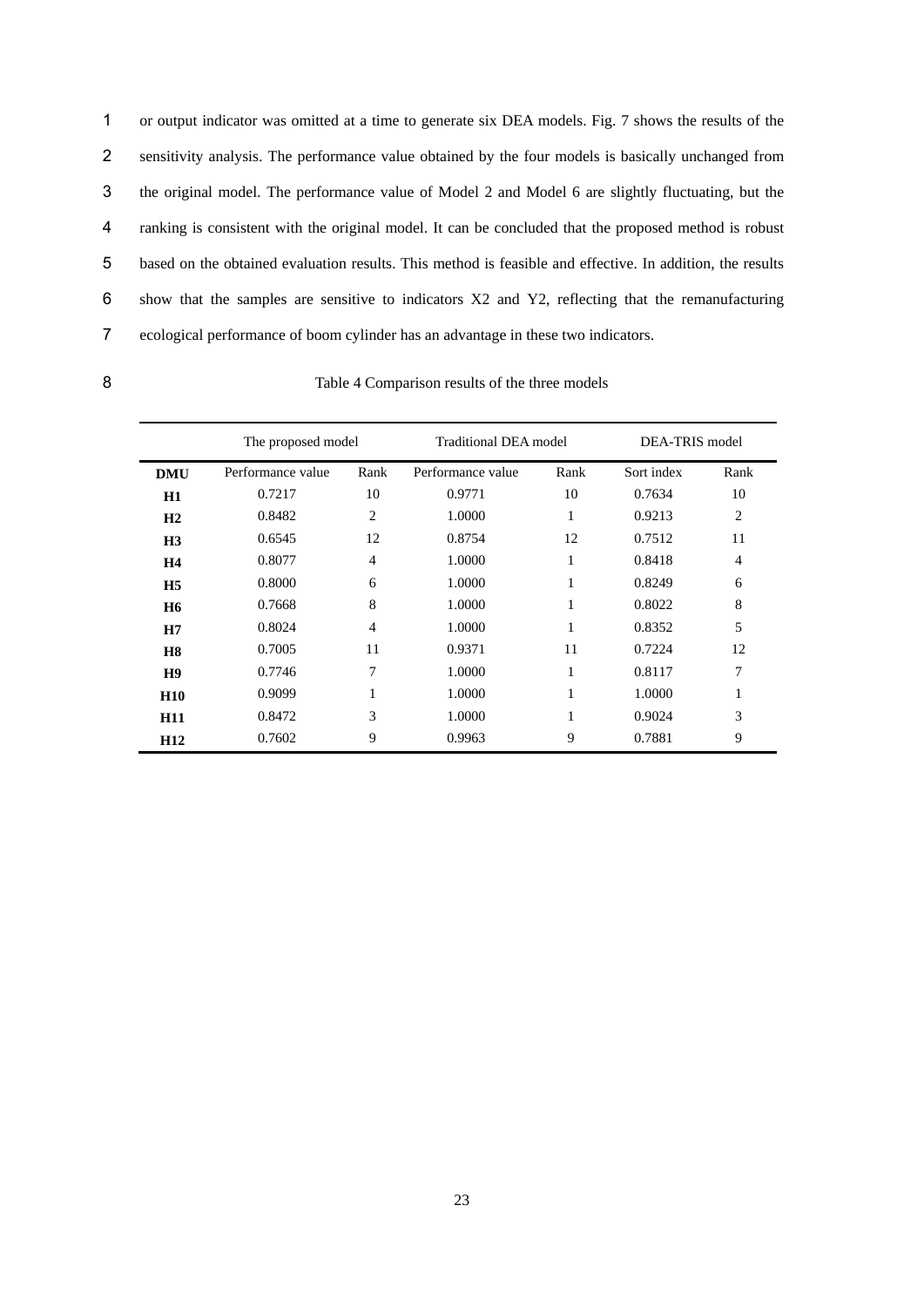

Fig. 7 The results of sensitivity analysis for 6 experiments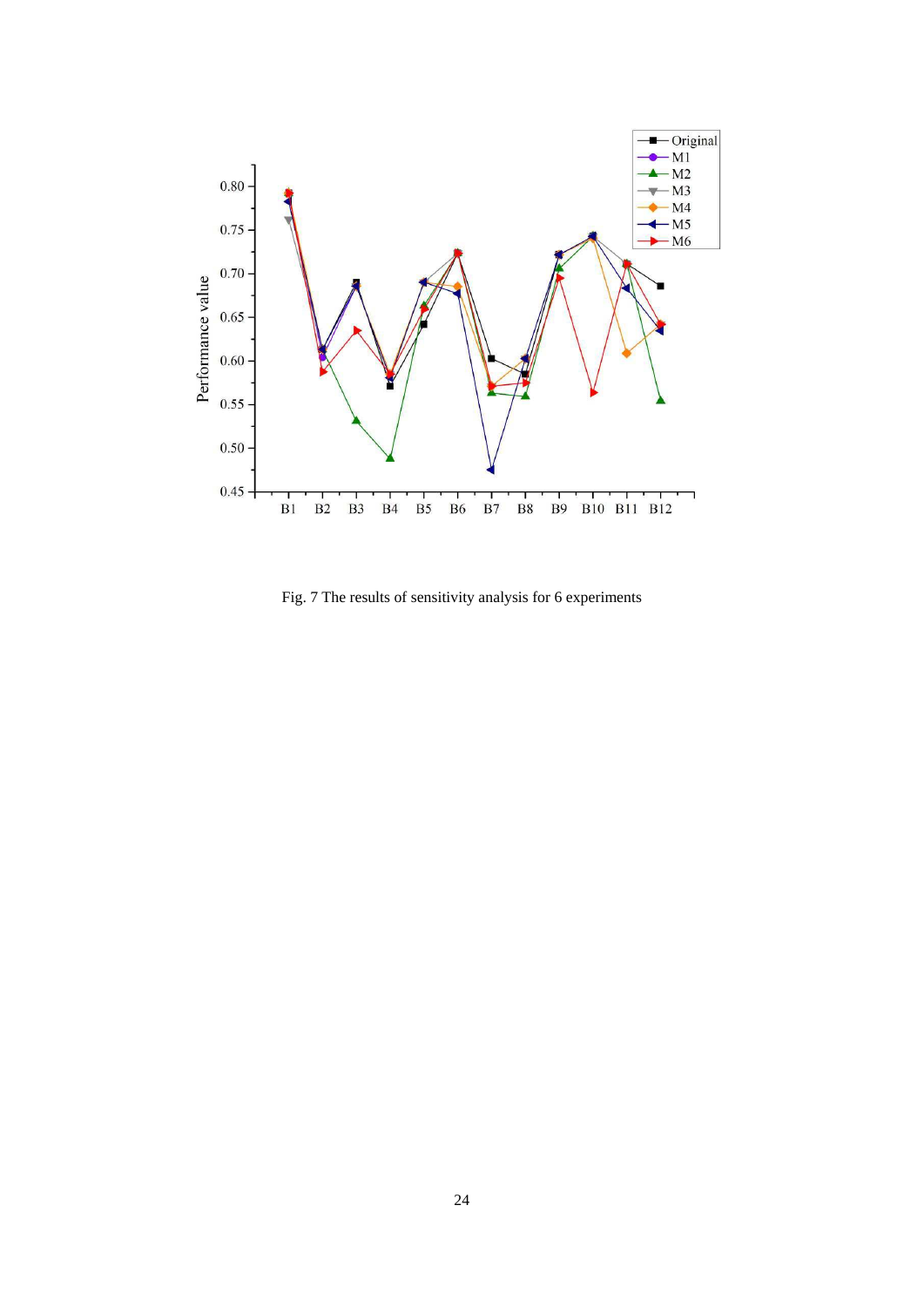# **5.3 Results of key drivers identification**

Since evaluation index structure of remanufacturing ecological performance (as shown in section 3.1) provides a comprehensive evaluation of 52 performance indicators in major performance aspects (economy, environment, resource & energy and society) of remanufacturing process, this section investigates the impacts of detailed performance indicators on REP. The 14 first-level indicators related to the above four kinds of factors are taken as the system behavior series, and the grey relation degree with ecological performance value as the system characteristic sequence is calculated. The results are 8 shown in Fig. 8. The analysis has shown that remanufacturing cost (C1), environmental benefit (C5), electrical energy consumption (C11) and resource utilization (C12) group indicators have the most influence on REP. Obviously, those four indicators can help improve remanufacturing ecological performance.



 Fig. 8 Correlation degree between remanufacturing ecological performance and primary indicators Through the above grey relation analysis, indicators in the above four groups have been found to be correlated with REP. To further identify key drivers for remanufacturing ecological performance, the grey relation analysis for 15 sub-indicators of those four group indicators is performed. Fig. 9 shows the final result.



From Fig. 9. Among the ' economy ' related indicators, cost of purchasing EOL products,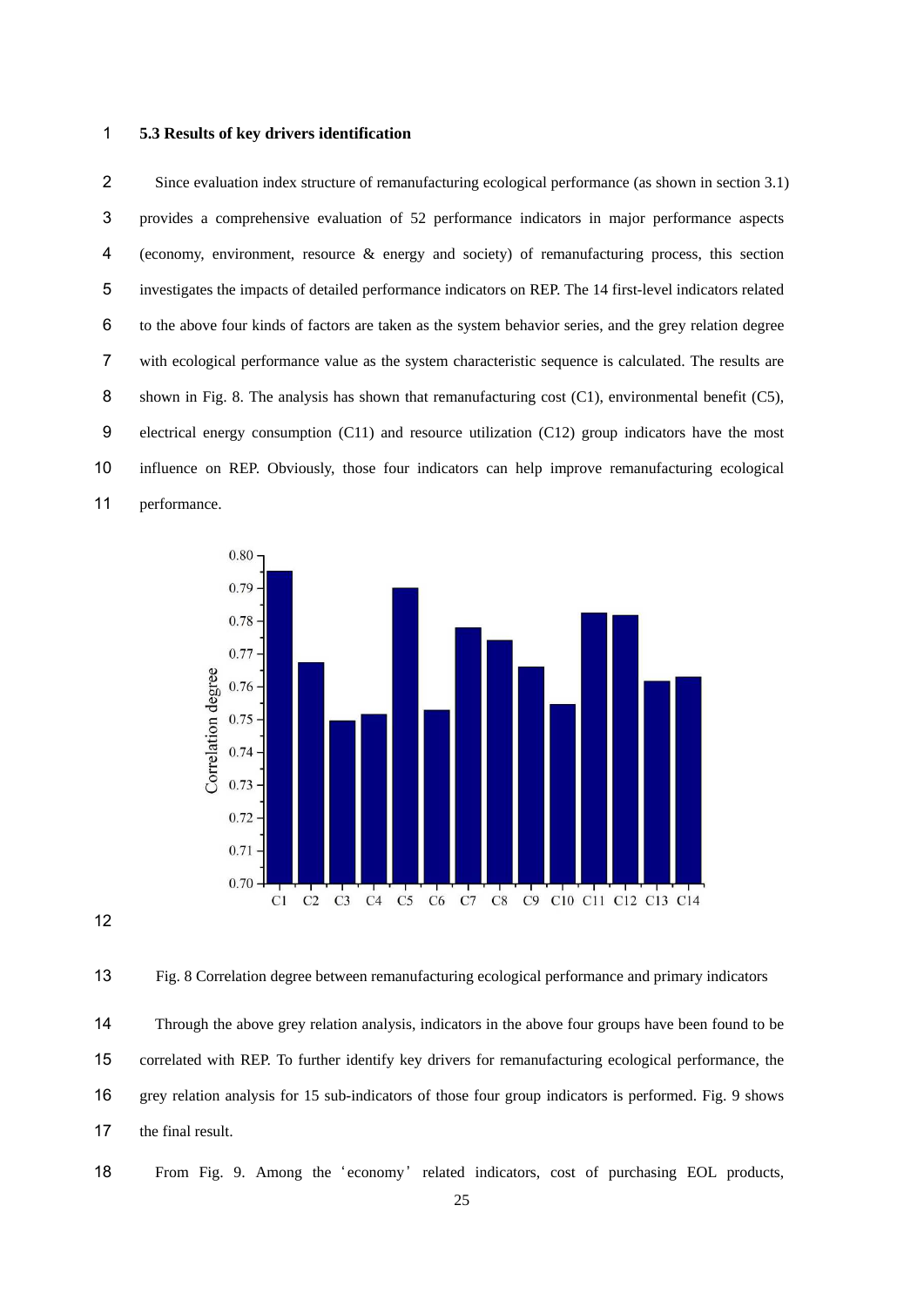remanufacturing processing cost and cost of purchasing replace parts are the most important factors. It can be seen that low cost given higher performance scores in the REP evaluation. This could be explained from the following perspectives. As an input resource, the cost is an important indicator for measuring the REP. And among all the remanufacturing cost, the three types of cost mentioned above determine more than 80% of the total cost. Among the 'environment' related factors, energy-saving rate and rate of remanufacturing for EOL products are more important than other factors. Finally, among the 'resource & energy' group indicators, electrical energy consumption is the top important factors. This suggests that in remanufacturing process, the electrical energy consumption is a significant measure of resource & energy saving ability. Since in the process of reprocessing for EOL products, electrical energy consumption is much greater than other resources. Overall, remanufacturing processing cost, energy saving rate and rate of remanufacturing for EOL

 products are found to be the most important factors. They are considered to be the key drivers impacting remanufacturing ecological performance. In contrast, CUR of industrial exhaust fumes, the utilization rate of environmentally friendly materials, transportation cost, etc. are found to be less important.



Fig. 9 Correlation degree between remanufacturing ecological performance and impact factors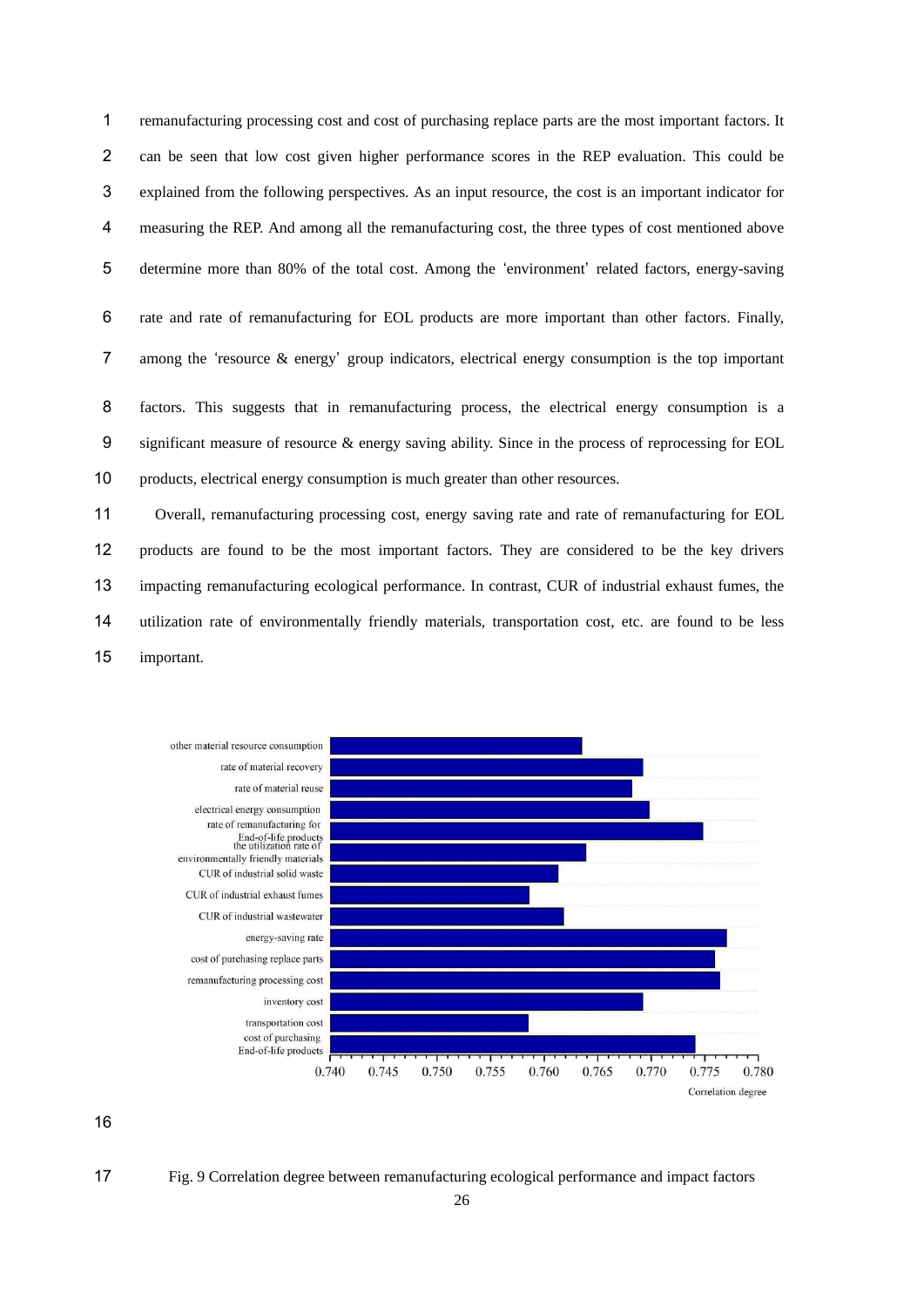# **6 Discussion**

Ecological performance emphasizes the balanced development of economic and environmental benefits. Remanufacturing ecological performance evaluation is of great significance for achieving the sustainable development goal of enterprises and promoting the sustainable implementation of remanufacturing engineering. In this work, we present a data-driven approach (integrated R-Clustering analysis, DEA and GRA) to evaluate the ecological performance of the remanufacturing process. The results of the case study have demonstrated the effectiveness of the method. In addition, on the basis of the evaluation results, the key drivers impacting the remanufacturing ecological performance were identified. To the best of our knowledge, this study is the first to propose a remanufacturing ecological performance evaluation, and to link remanufacturing evaluation with impact factors to explore how to improve remanufacturing ecological performance.

 Based on the proposed method, we evaluated the remanufacturing ecological performance of boom cylinders and hydraulic cylinders. As can be seen from Fig. 6, there is no significant difference in the remanufacturing ecological performance of an identical product. The overall ecological performance of the remanufacturing industry is in good shape. On the other hand, in terms of horizontal comparison, the REP of hydraulic cylinder is higher than that of the boom cylinder. This is mainly due to different product types. This result is consistent with previous experience-based assessments. Therefore, the government should focus on how to improve the institutional design of the ecological performance evaluation system. In order to guide and encourage the remanufacturing enterprises with relatively low levels of ecological performance, enhance the initiative of ecological performance management.

 From the results of DEA analysis in Section 5.1, it can be seen that the REP of different products is quite different, and factors impacting on the REP of different batches for the same product will be different. Reducing remanufacturing cost and electricity consumption, decreasing carbon emissions; 24 and improving technical efficiency while effectively utilizing resources. These are impactful measures to improve the REP. According to the analysis of this study, carbon emissions are not the only contributors to REP, and may not even be the most important factor. Therefore, reducing carbon emissions should not be considered as a comprehensive solution. Moreover, remanufacturing process with high sustainability does not necessarily have high energy efficiency, in other words, pursuing sustainability does not mean improving remanufacturing ecological performance, although they are relevant.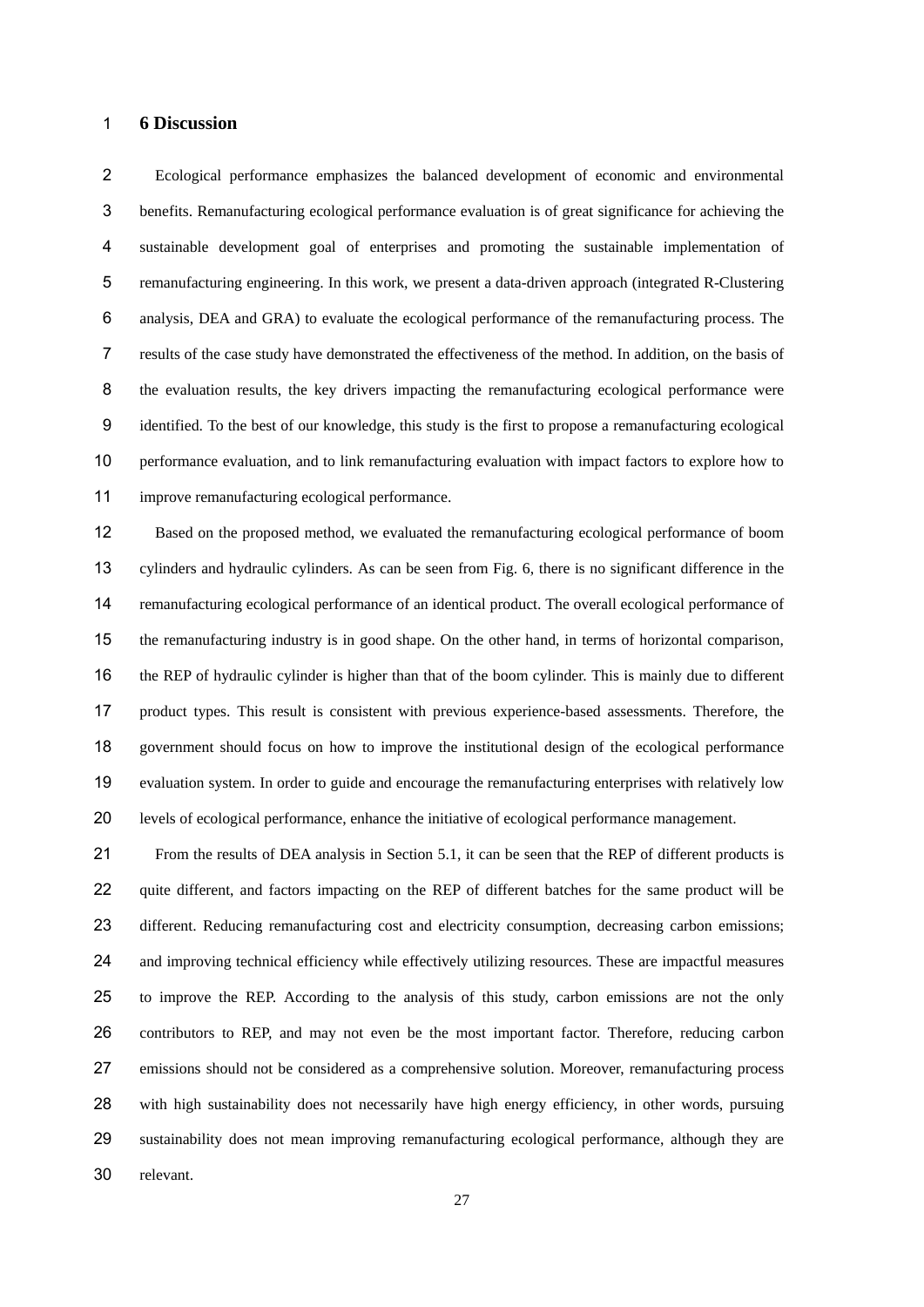To further explore important factors impacting the remanufacturing ecological performance, key drivers identification was performed. It can be seen from the results of identification for REP drivers (as shown in Fig. 8 and Fig. 9), among all 14 first-level indicators, remanufacturing cost, environmental benefit, electrical energy consumption, and resource utilization are the most important factors affecting remanufacturing ecological performance. Furthermore, the impact of factors related to service level and social responsibility on REP is not clear from the results of grey relation analysis. This is mainly due to the interaction between various indicators. In this study, the identified key REP 8 key drivers with an order from most important to least important are: energy saving rate (reflecting the attitude towards energy sustainability), remanufacturing process cost (reflecting the production inputs of remanufacturing) and rate of remanufacturing for EOL products (reflecting utilization of waste resources).

 Based on the above analysis, the following feasible implications are proposed on improving the REP. Firstly, the remanufacturing process cost is mainly reflected in the investment in technology and labor power. So, the ability to repair EOL products should be improved to increase economic benefits. Secondly, remanufacturing enterprises need to strive to increase the efficiency of resource utilization. This means they need to expand output without increasing investment. The best way is to optimize the process and implement lean production. Thirdly, considering that the rate of remanufacturing for EOL products determines the REP to a certain extent, it is imperative to strengthen the detection of EOL products. Detailed detection makes it easier to determine the degree of damage to the EOL products, which helps to develop a reasonable repair solution and ultimately enhance the remanufacturing rate.

 Our results are encouraging in the evaluation and improvement of remanufacturing ecological performance. Our work provides a valuable reference for the research and practice of remanufacturing ecological performance management. It should be noted that there are still some limitations in this study. Firstly, in the performance evaluation process, it is difficult to quantify the expected performance value. Secondly, due to the limited amount of data, it is impossible to verify the proposed method in more depth. These will be improved in further research.

# **7 Conclusion**

 Evaluation on remanufacturing ecological performance is of great significance for realizing the economic and environmental benefits of enterprises and promoting the sustainable development of the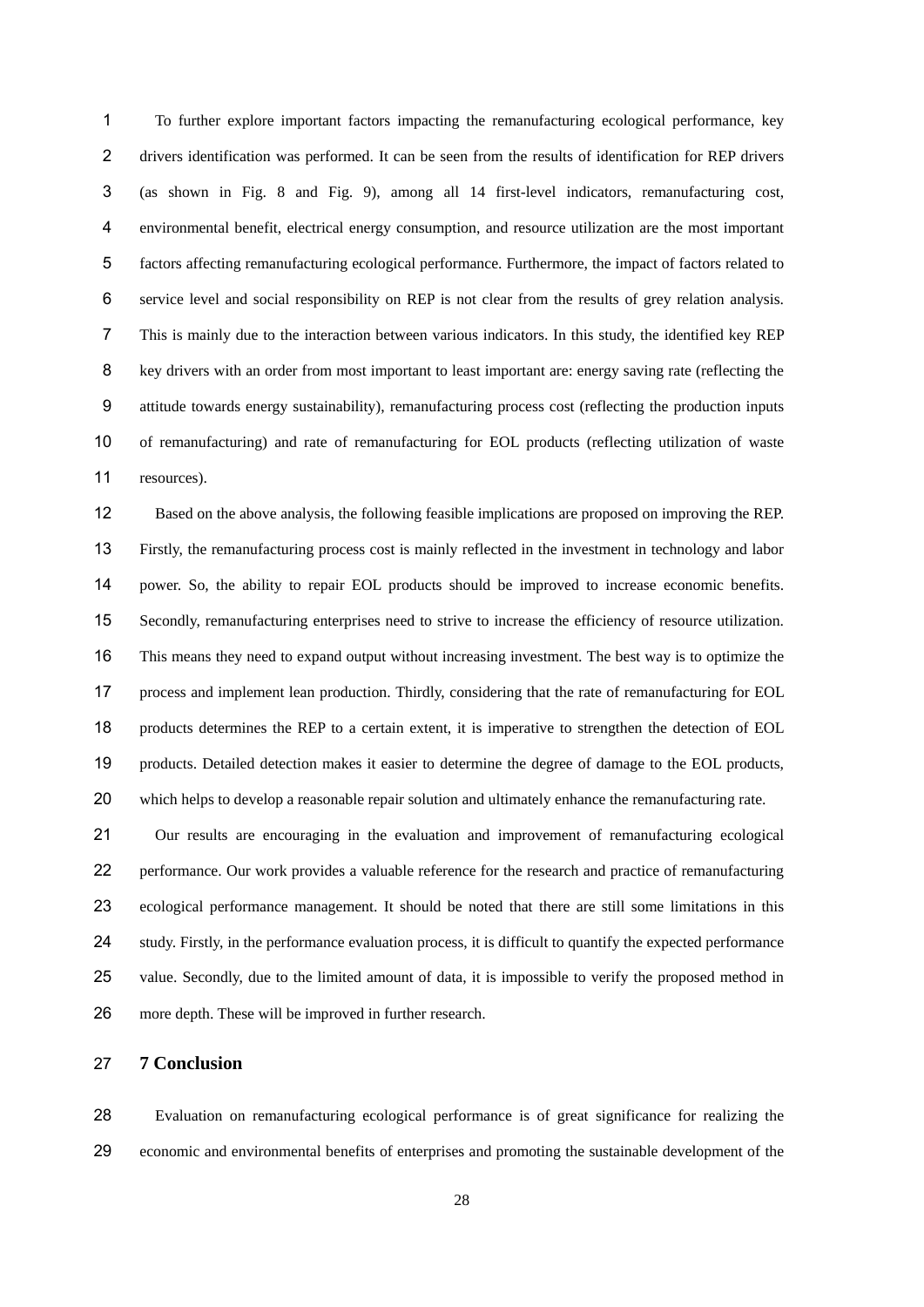entire remanufacturing industry. In this study, a data-driven model for evaluating remanufacturing ecological performance is established. Different from the traditional qualitative evaluation, improved DEA method is used to realize the quantitative analysis of ecological performance in this model. R Clustering technique is used to select indicators to avoid subjective results generated by researchers randomly selecting indicators. Finally, combined with the evaluation results, the key drivers impacting the remanufacturing ecological performance are identified by Grey Relational Analysis.

The feasibility of the proposed method in meeting the objectives of this research is clearly illustrated by the remanufacturing ecological performance evaluation of hydraulic cylinder and boom cylinders. In addition, energy-saving rate, remanufacturing process cost and rate of remanufacturing for EOL products are identified as key drivers impacting the remanufacturing ecological performance. So as to improve remanufacturing ecological performance, optimizing production technology, implementing lean remanufacturing and raising public acceptability over remanufacturing products are effective measures.

 The main contribution of this study is proposing a data-driven method for evaluating the REP. Overall, the insights gained from this study provide a solid basis for further research. This study nevertheless has several limitations. Some of the indicator data is replaced by other indicators due to the inadequacy of the relevant data, it may have an uncertain effect on the results. Owing to the small number of samples, the generalizability of the findings is constrained. Future studies should use as much data as possible to overcome these problems. And such as big data technology should be utilized to increase the objectivity and universality of the results and enhance the accuracy of the analysis for REP.

# **Acknowledgments**

 The work described in this paper was supported by the Plateau Disciplines in Shanghai, the National Natural Science Foundation of China (51675388, 51775392) and Wuhan University of Science and Technology graduate student short-term abroad (Habitat) training special funds. These financial supports are gratefully acknowledged.

# **References**

[1] Hassani S, Saidur R, Mekhilef S, et al. Environmental and exergy benefit of nanofluid-based hybrid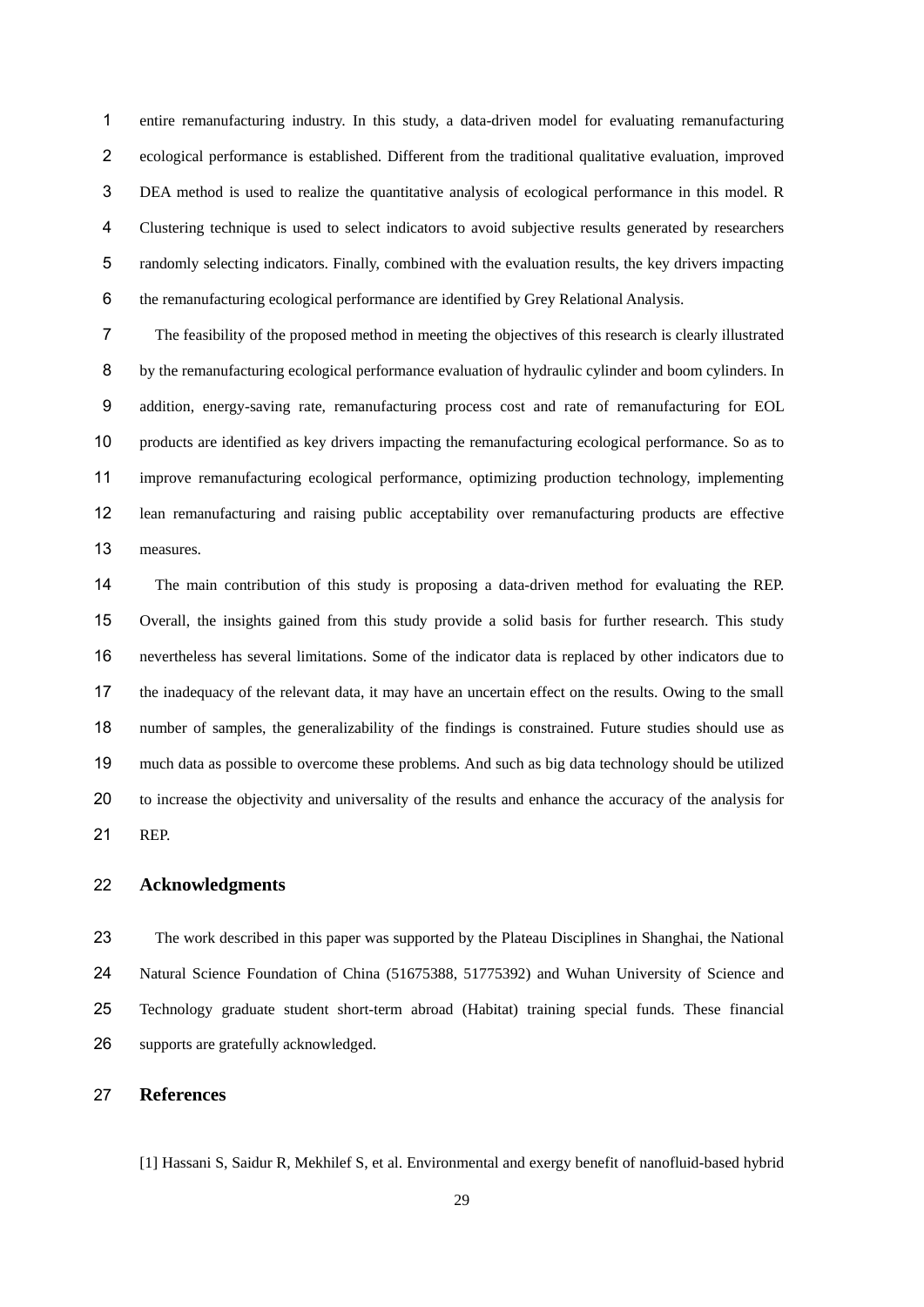PV/T systems[J]. Energy Conversion and Management, 2016, 123: 431-444.

[2] Dash A, Agrawal S, Gairola S, et al. Optimization and Performance Characteristics of Building Integrated Photovoltaic Thermal (BIPVT) System in Cold Climatic Conditions[J]. Asian Journal of Water, Environment and Pollution, 2018, 15(3): 63-72.

[3] Jia S, Yuan Q, Cai W, et al. Establishing prediction models for feeding power and material drilling power to support sustainable machining[J]. The International Journal of Advanced Manufacturing Technology, 2019, 100(9-12): 2243-2253.

[4] Singh S, Agrawal S. Parameter identification of the glazed photovoltaic thermal system using Genetic Algorithm–Fuzzy System (GA–FS) approach and its comparative study[J]. Energy Conversion and Management, 2015, 105: 763-771.

[5] Cai W, Lai K, Liu C, et al. Promoting sustainability of manufacturing industry through the lean energy-saving and emission-reduction strategy[J]. Science of The Total Environment, 2019, 665: 23-32.

[6] Liu L, Jia Y, Lin Y, et al. Performance evaluation of a novel solar photovoltaic–thermal collector with dual channel using microencapsulated phase change slurry as cooling fluid[J]. Energy Conversion and Management, 2017, 145: 30-40.

[7] Peng S, Li T, Zhao J, et al. Petri net-based scheduling strategy and energy modeling for the cylinder block remanufacturing under uncertainty[J]. Robotics and Computer-Integrated Manufacturing, 2019, 58: 208-219.

[8] Ding Z, Jiang Z, Zhang H, et al. An integrated decision-making method for selecting machine tool guideways considering remanufacturability[J]. International Journal of Computer Integrated Manufacturing, 2018, DOI: 10.1080/0951192X. 2018.1550680.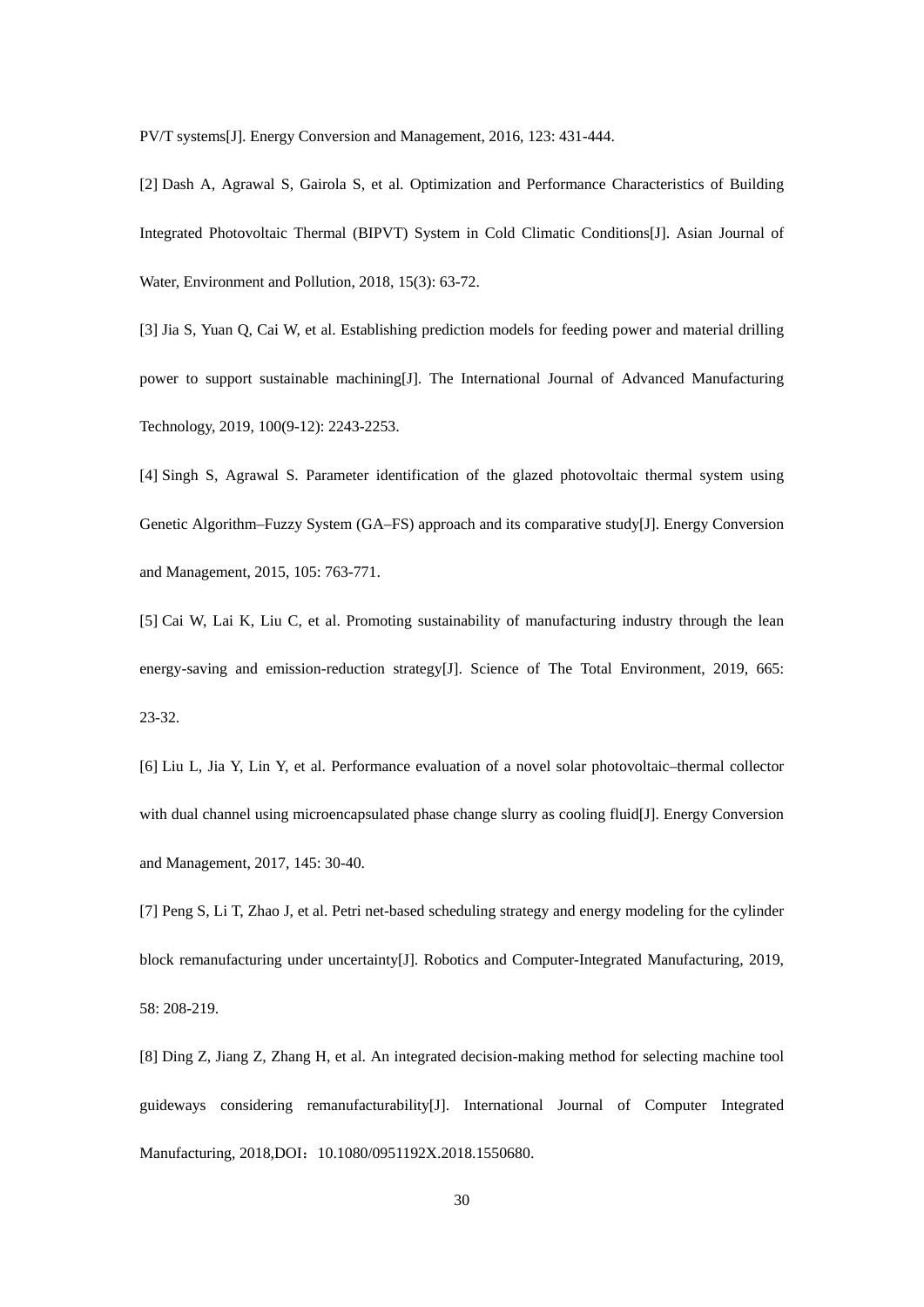[9] Wang H, Jiang Z, Zhang H, et al. An integrated MCDM approach considering demands-matching for reverse logistics[J]. Journal of Cleaner Production, 2019, 208: 199-210.

[10] Cai W, Liu C, Lai K, et al. Energy performance certification in mechanical manufacturing industry: A review and analysis[J]. Energy Conversion and Management, 2019, 186: 415-432.

[11] Jiang Z, Jiang Y, Wang Y, et al. A hybrid approach of rough set and case-based reasoning to remanufacturing process planning [J]. Journal of Intelligent Manufacturing, 2019, 30(1): 19-32.

[12] Deng Q, Liu X, Liao H. Identifying critical factors in the eco-efficiency of remanufacturing based on the fuzzy DEMATEL method[J]. Sustainability, 2015, 7(11): 15527-15547.

[13] Jia S, Yuan Q, Cai W, et al. Energy modeling method of machine-operator system for sustainable machining[J]. Energy conversion and management, 2018, 172: 265-276.

[14] Schraven M, Heyer S, Rütthard N. Remanufacturing and reuse of production equipment at an automotive OEM[M]//Sustainable manufacturing. Springer, Berlin, Heidelberg, 2012: 125-130.

[15] Sabharwal S, Garg S. Determining cost effectiveness index of remanufacturing: A graph theoretic approach[J]. International Journal of Production Economics, 2013, 144(2):521-532.

[16] Sang Fan, Li Enzhong, Zheng Handong, Peijing Shi, Prediction of Remanufacturing Cost Combination of Heavy-Duty Engine Based on State, Surface Engineering and Remanufacturing. 2017, (3): 18-22.

[17] Sundin E, Lee H M. In what way is remanufacturing good for the environment?[M]//design for innovative value towards a sustainable society. Springer, Dordrecht, 2012: 552-557.

[18] Mao Guopin, Zhu Youwei, Wu Cha. A Study on the Environmental Influence Comparison Between Engine Manufacturing and Remanufacturing[J]. Automobile Engineering, 2009, 31(6):565-568.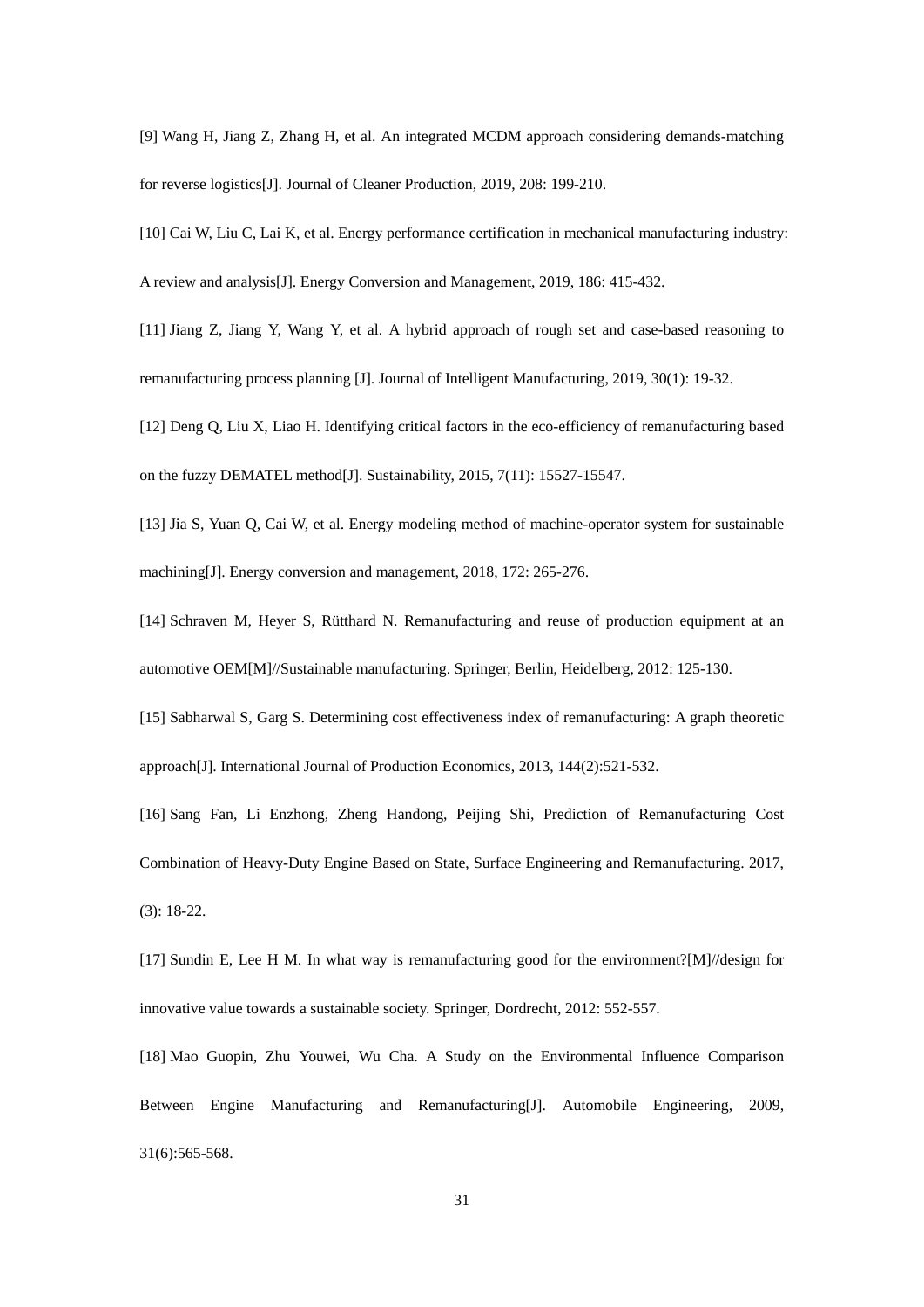[19] Xu Bowen. The Resource and Environment benefits Evaluation Model On the Recycling and Remanufacturing System of End-of-life Construction Machinery Products[D]. Hunan University, 2016. [20] Liu Z, Jiang Q, Li T, et al. Environmental benefits of remanufacturing: A case study of cylinder heads remanufactured through laser cladding[J]. Journal of Cleaner Production, 2016, 133: 1027-1033. [21] Goldey C L, Kuester E U, Mummert R, et al. Lifecycle assessment of the environmental benefits of remanufactured telecommunications product within a "green" supply chain[C]// IEEE International

Symposium on Sustainable Systems & Technology. IEEE, 2010.

[22] Yang S S, Ngiam H Y, Ong S K, et al. The impact of automotive product remanufacturing on environmental performance[J]. Procedia CIRP, 2015, 29: 774-779.

[23] Quariguasi-Frota-Neto J, Bloemhof J. An analysis of the Eco-Efficiency of remanufactured personal computers and mobile phones [J]. Production and Operations Management, 2012, 21(1): 101-114.

[24] Golinska P, Kuebler F. The method for assessment of the sustainability maturity in remanufacturing companies[J]. Procedia Cirp, 2014, 15: 201-206.

[25] Liao H, Deng Q, Wang Y, et al. An environmental benefits and costs assessment model for remanufacturing process under quality uncertainty[J]. Journal of Cleaner Production, 2018, 178:45-58. [26] Shi Yunxia. The Environment and Economic Benefit Evaluation Models for Remanufacturing Under Quality Uncertain[D]. Hunan University, 2018.

[27] Van Loon P, Van Wassenhove L N. Assessing the economic and environmental impact of remanufacturing: a decision support tool for OEM suppliers[J]. International Journal of Production Research, 2017:1-13.

[28] Diaz R, Marsillac E. Evaluating strategic remanufacturing supply chain decisions[J]. International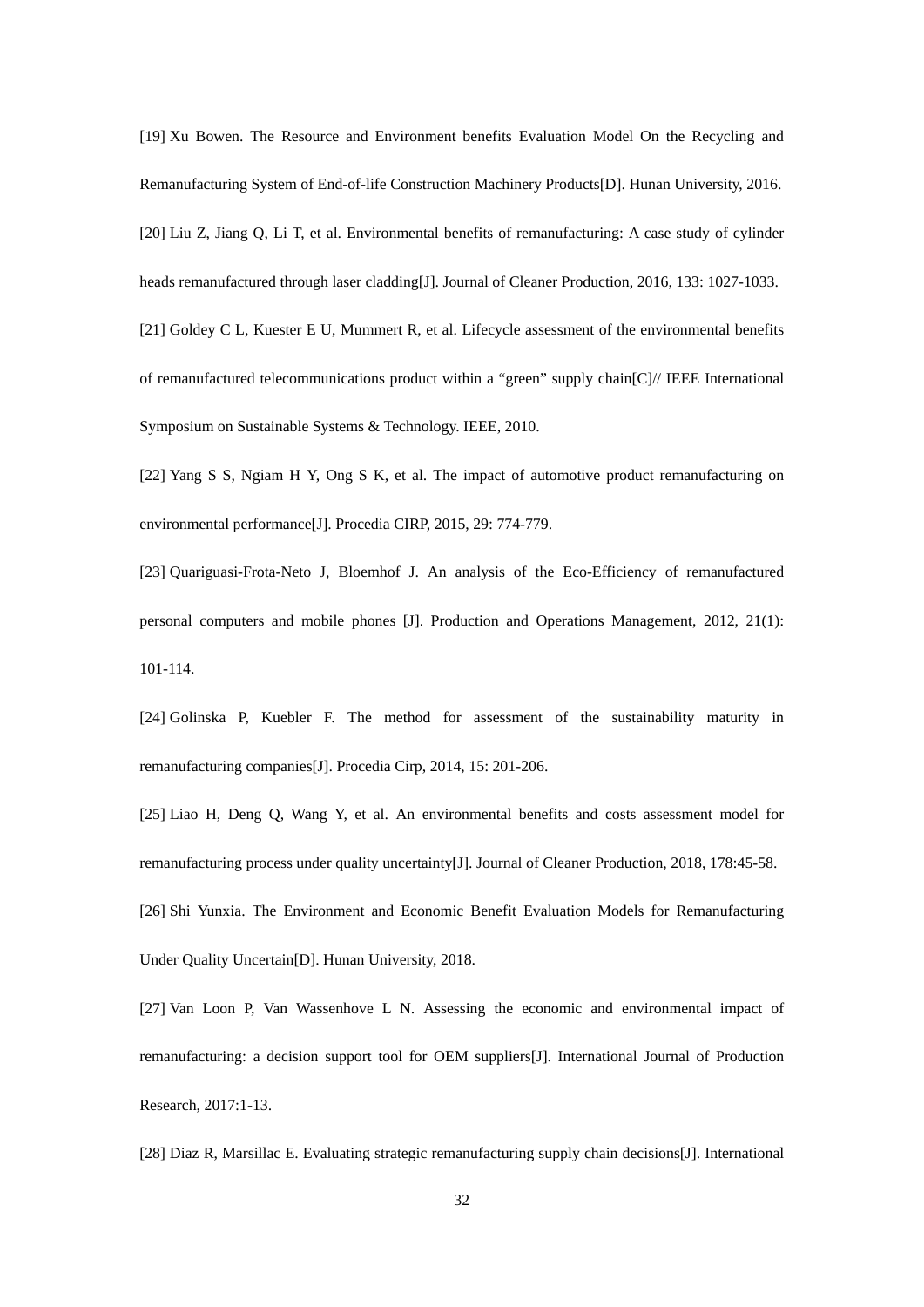Journal of Production Research, 2017, 55(9): 2522-2539.

[29] Graham I, Goodall P, Peng Y, et al. Performance measurement and KPIs for remanufacturing[J]. Journal of Remanufacturing, 2015, 5(1): 10.

[30] Deng Q, Liu X, Liao H. Identifying critical factors in the eco-efficiency of remanufacturing based on the fuzzy DEMATEL method[J]. Sustainability, 2015, 7(11): 15527-15547.

[31] Liu Xiahui. Identifying Critical Factors in the Eco-Efficiency of Remanufacturing Based on the Fuzzy DANP Method[D]. Hunan University, 2016.

[32] Singh S, Agrawal S. Efficiency maximization and performance evaluation of hybrid dual channel semitransparent photovoltaic thermal module using fuzzyfied genetic algorithm[J]. Energy conversion and management, 2016, 122: 449-461.

[33] Song M L, Fisher R, Wang J L, et al. Environmental performance evaluation with big data: Theories and methods[J]. Annals of Operations Research, 2018, 270(1-2): 459-472.

[34] Bi G B, Song W, Zhou P, et al. Does environmental regulation affect energy efficiency in China's thermal power generation? Empirical evidence from a slacks-based DEA model[J]. Energy Policy, 2014, 66: 537-546.

[35] Wang K, Yu S, Zhang W. China's regional energy and environmental efficiency: A DEA window analysis based dynamic evaluation[J]. Mathematical and Computer Modelling, 2013, 58(5-6): 1117-1127.

[36] Chen C, Yan H. Network DEA model for supply chain performance evaluation[J]. European journal of operational research, 2011, 213(1): 147-155.

[37] Sarkis J, Cordeiro J J. Ecological modernization in the electrical utility industry: An application of a bads–goods DEA model of ecological and technical efficiency[J]. European Journal of Operational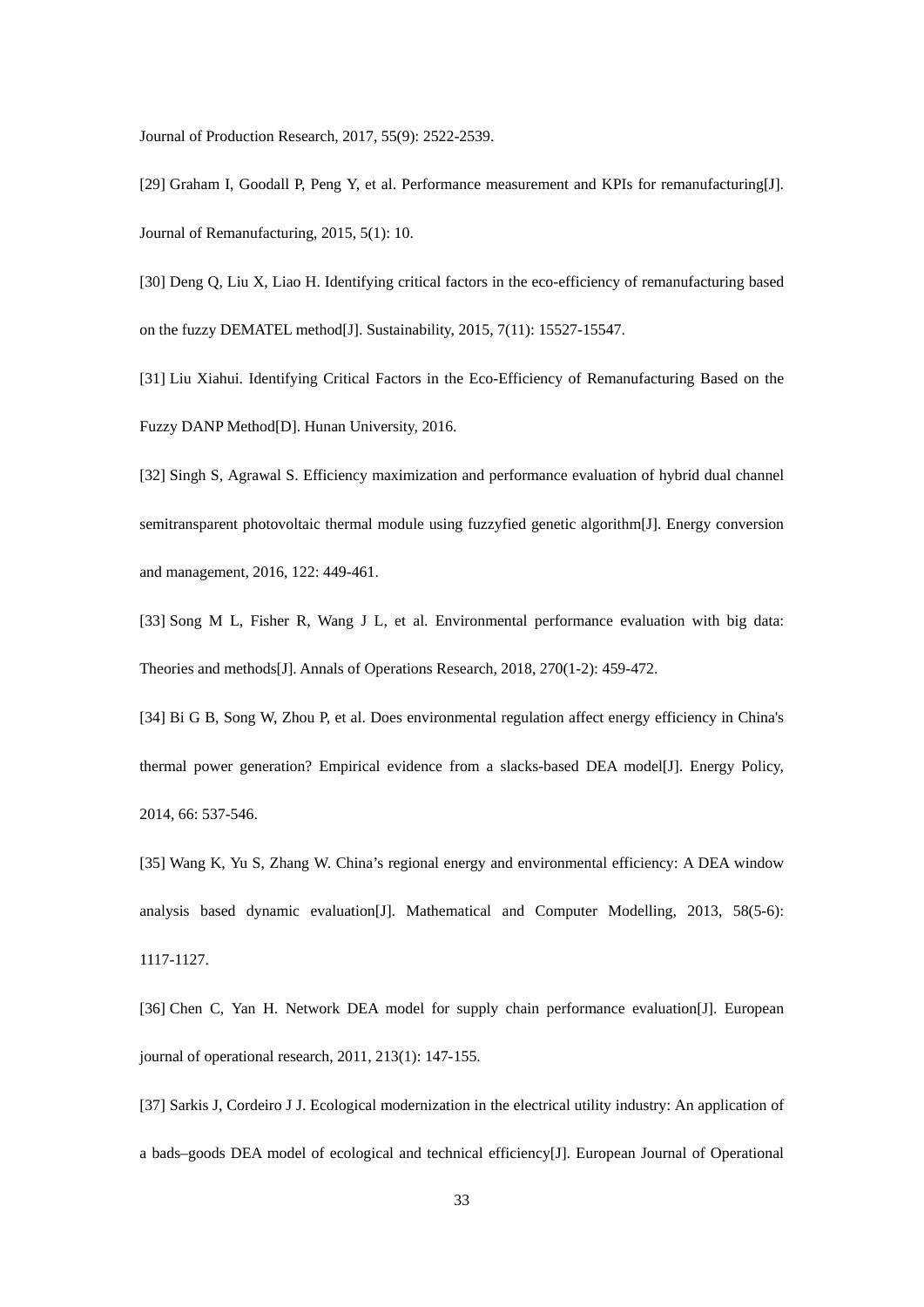Research, 2012, 219(2): 386-395.

[38] Cook W D, Du J, Zhu J. Units invariant DEA when weight restrictions are present: ecological performance of US electricity industry[J]. Annals of Operations Research, 2017, 255(1-2): 323-346.

[39] Lo Storto C. Ecological efficiency based ranking of cities: A combined DEA cross-efficiency and Shannon's entropy method[J]. Sustainability, 2016, 8(2): 124.

[40] Xiaoping Z, Yuanfang L, Wenjia W. Evaluation of urban resource and environmental efficiency in China based on the DEA model[J]. Journal of resources and ecology, 2014, 5(1): 11-20.

[41] Liu X, Chu J, Yin P, et al. DEA cross-efficiency evaluation considering undesirable output and ranking priority: a case study of eco-efficiency analysis of coal-fired power plants[J]. Journal of cleaner production, 2017, 142: 877-885.

[42] Chang Y T, Zhang N, Danao D, et al. Environmental efficiency analysis of transportation system in China: A non-radial DEA approach[J]. Energy policy, 2013, 58: 277-283.

[43] Yang L, Ouyang H, Fang K, et al. Evaluation of regional environmental efficiencies in China based on super-efficiency-DEA[J]. Ecological Indicators, 2015, 51: 13-19.

[44] Wang X, Li Z, Meng H, et al. Identification of key energy efficiency drivers through global city benchmarking: A data driven approach[J]. Applied energy, 2017, 190: 18-28.

[45] Peral J, Maté A, Marco M. Application of data mining techniques to identify relevant key performance indicators[J]. Computer Standards & Interfaces, 2017, 54: 76-85.

[46] Torregrossa D, Hansen J, Hernández-Sancho F, et al. A data-driven methodology to support pump performance analysis and energy efficiency optimization in Waste Water Treatment Plants[J]. Applied energy, 2017, 208: 1430-1440.

[47] Ehm F. A data-driven modeling approach for integrated disassembly planning and scheduling[J].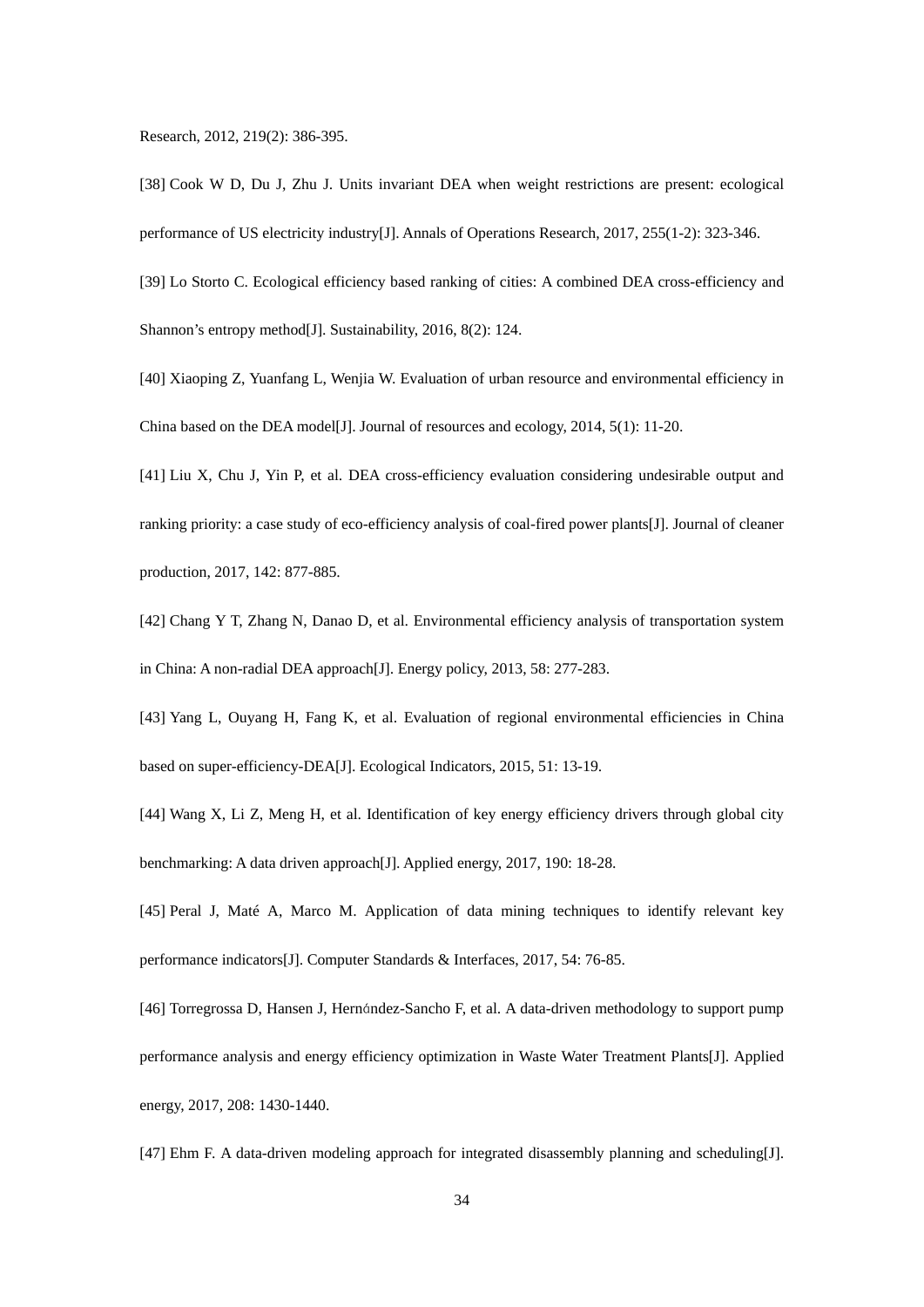Journal of Remanufacturing, 2018: 1-19.

[48] Zhang Y, Ren S, Liu Y, et al. A framework for Big Data driven product lifecycle management[J]. Journal of Cleaner Production, 2017, 159: 229-240.

[49] Mashhadi A R, Behdad S. Optimal sorting policies in remanufacturing systems: Application of product life-cycle data in quality grading and end-of-use recovery[J]. Journal of Manufacturing Systems, 2017, 43: 15-24.

[50] Hu Y, Liu S, Lu H, et al. Remaining useful life assessment and its application in the decision for remanufacturing[J]. Procedia CIRP, 2014, 15: 212-217.

[51] Zhang Y, Liu S, Liu Y, et al. The 'Internet of Things' enabled real-time scheduling for remanufacturing of automobile engines[J]. Journal of cleaner production, 2018, 185: 562-575.

[52] Ovchinnikov A, Blass V, Raz G. Economic and environmental assessment of remanufacturing strategies for product+ service firms[J]. Production and Operations Management, 2014, 23(5): 744-761.

[53] YAN Zhi-xiong, ZHANG Ning, SONG Hong-fang, et. al. A grid performance assessment method based on DEA[J]. Power System Protection and Control, 2014, 42(7):67-72.

[54] Zhao Xiaoguang, Song Shijie, Guan Yuanyuan. Analysis of key Influencing Factors of Mining Subsidence with grey A grey correlation degree based analysis of the key factors influencing surface subsidence caused by mining[J]. Chinese Coal, 2010, 36(9):124-127.

[55] Liu Ming, Study on Corporate Environmental Performance Evaluation Based on Improved DEA[C]. 2nd International Conference on Education, Management and Social Science (ICEMSS 2014), 393-396.

[56] Pang Lei. Research on Enterprise Environment Performance Evaluation based on DEA[D]. Beijing University of Posts and Telecommunications, 2018.